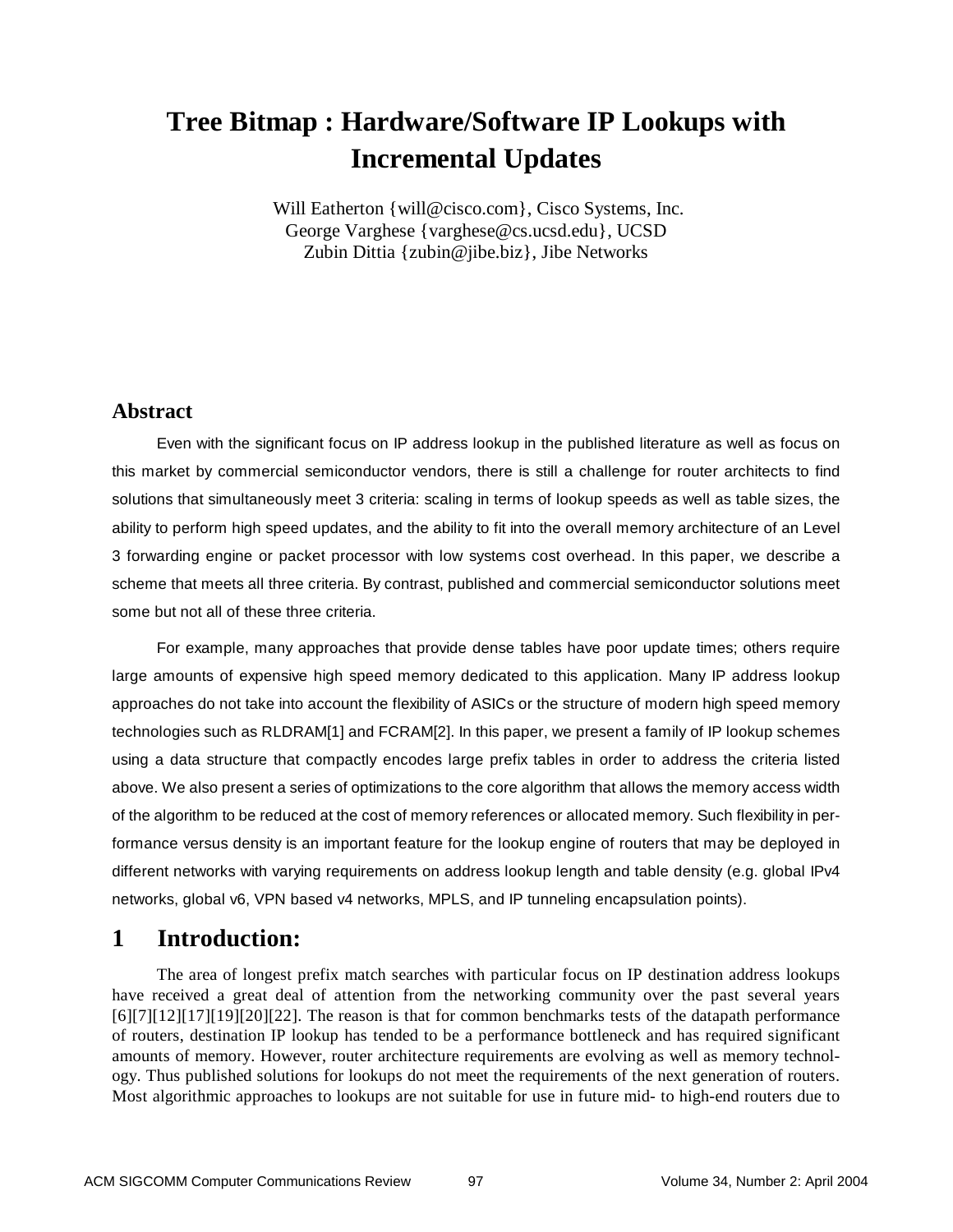one or more of the following reasons:

o They require significant overhead for computing updates, significant bandwidth within internal router datapaths to download updates, and/or forwarding is interrupted during updates

o The algorithm is based on the assumption that the result is simply an output port id (so result is 8- 10 bits) when actually due to per prefix statistics, load balancing, or different L2 header rewrites there should be a leaf (e.g. 16 byte of associated data) for every prefix in the table.

o Due to focus on typical performance or table density, the worst case performance or table density of the algorithm is unacceptable

o While the order of the complexities are not bad, the constants are significantly high.

The principal difficulty in IP lookups is that it requires a longest matching prefix computation at wire speeds. We will denote each prefix by a bit string  $(e.g., 01)$  followed by a  $\cdot$ \*''. The prefix database is built by routing protocols such as BGP and OSPF; each prefix entry consists of a prefix and a next hop value. For example, suppose the database consists of only two prefix entries (01\**-->* P1; 0100\* --> P2) If the router receives a packet with destination address that starts with 01000, the address matches both the first prefix  $(01^*)$  and the second prefix  $(0100^*)$ . Since the second prefix is the longest match, the packet should be sent to next hop P2. On the other hand, a packet with destination address that starts with 01010 should be sent to next hop P1.

The next hop information will typically specify an adjacency (e.g. what output port of the router to use, and a MAC rewrite) or could point into a hierarchical load balancing data structure for L2/L3 load balancing. Note that throughout this paper we will use the common abbreviation L2 to denote Layer 2 (Data Link) and L3 to denote Layer 3 (Routing). This paper will go through the requirements of next generation routers as they pertain to lookups, look at the memory technology options available today and trends into the future, and then extract the requirements for the lookup engine/algorithms itself from a systems perspective. We then present an algorithm (Tree Bitmap) that satisfies these requirements and has sufficient flexibility that makes it reasonable to expect it to adapt to the next several generations of memory technology. We pay special attention to the update properties of Tree Bitmap and how they play into a real router system.

We note that our core algorithm differs from the Lulea [6] algorithm (which is the only existing algorithm to encode prefix tables as compactly as we do) in several key ways. First, we use a completely different encoding scheme that relies on two bitmaps per node. Second, we use only one memory reference per trie node as opposed to two or three per trie node in Lulea. Third, we have guaranteed fast update times; in the Lulea scheme, a single update can cause almost the entire table to be rewritten. Fourth, unlike Lulea, our core algorithm can be instantiated to leverage off the structure of modern memories.

The outline of the rest of the paper is as follows. In Section 2, we present the requirements of next generation routers and lookup engines as well as models of both and the memory technology options. In Section 3, we briefly review previous work and concentrate on the schemes that are most closely related to ours: the Lulea trie compression scheme [6] and the simple expanded trie schemes of [19]. In Section 4, we present the core lookup scheme called Tree Bitmap and contrast it carefully with the Lulea and expanded trie schemes. In Section 5, we describe a series of optimizations to the core algorithm that reduce the burst size required for a given stride size, and provide deterministic size requirements. In Section 6, we describe reference software implementations. In Section 7, we describe a reference hardware implementation. We emphasize that Sections 6 and 7 are based on the models in Section 2 and the core ideas and optimizations of Sections 4 and 5. We conclude in Section 8.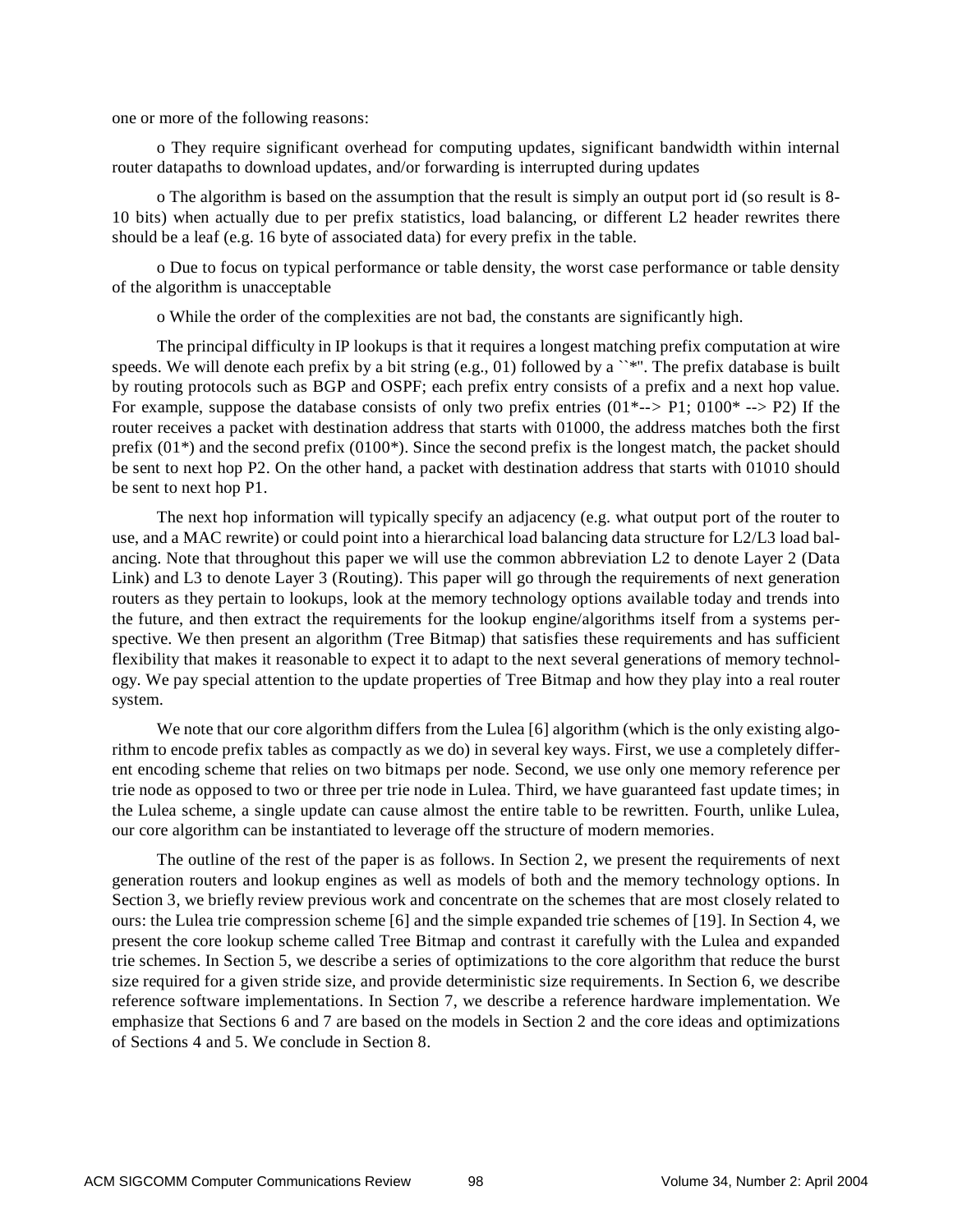## **2 Requirements**

### **2.1 Router Requirements and Model**

Frequently lookup algorithms are proposed in context of very high end backbone routers with assumptions about a narrow feature set. Such papers also assume the willingness to dedicate resources to a particular function like lookups. While there are limited markets for routers of this type, the major focus for routers is middle to high platforms which (essentially) need to act as "swiss-army knives", able to be deployed in a wide variety of applications, thereby reducing the need for specialty boxes for applications like accounting, monitoring, intrusion detection, NAT, etc.. Table 1 illustrates a potential array of market applications and distinguishing characteristics a single router architecture might have to satisfy. The key attribute of a router architecture under these kinds of demands is flexibility and programability.

|                       | 100k's of sessions, queuing per session, fancy       |
|-----------------------|------------------------------------------------------|
| Broadband (e.g. DSL)  | qos, potentially features on per session basis       |
|                       | Thousands of sessions (e.g. T1), Frame, Voice,       |
|                       | Virtual Private Networking per session (and          |
| Leased Line           | potentially large # of VPN routes)                   |
|                       | Fancy qos, crypto, hundreds of interfaces,           |
| Large Enterprise      | typically not very demanding on total # of prefixes, |
| Router                | but can be demanding on performance                  |
|                       | Hundreds to thousands of interfaces,                 |
|                       | v4/v6/mpls/multicast, per interface VPN tables,      |
|                       | lots of per interfaces, can be very demanding on     |
| Service Provider Edge | both total # of prefixes and performance             |
|                       | Hundreds of interfaces, v4/v6/mpls global tables,    |
|                       | very high and deterministic performance (but not     |
| Service Provider Core | as much pressure on total route table as edge)       |

|  |  |  | Table 1: Potential market applications for a single router architecture |
|--|--|--|-------------------------------------------------------------------------|
|  |  |  |                                                                         |

Relative to this paper, a key component of flexibility is the ability to allocate memory bits and memory bandwidth across a wide range of features. For example, in a large enterprise there might be several hundred thousand prefixes; in a service provider core there might be 1-2 million prefixes for global v4/v6/multicast tables; in a service provider edge there might be several million prefixes for a small number of large VPN (Virtual Private Network) tables; and finally, a broadband network might have millions of prefixes but with a very large number of VPN/tunnel tables, and a small number of prefixes per table.

Statically allocating memory and memory bandwidth for the worst case scenarios is not acceptable due to limitations in power, cost, board space, and pin counts.

A router model with focus on lookups that can address the range of markets and the flexibility required is shown in Figure 1. This model focuses on a centralized forwarding engine, though the trade-offs and breakpoints between centralized and distributed is not a focus of this paper. In this model the external interfaces are aggregated and fed into a packet processor which has an array of n processors that packets are distributed to. A key point of this model is that there are *m* general purpose memory controllers accessible by the processors as well as a lookup engine that is a HW block that can facilitate the rapid lookup of prefixes in the external memory. While there are subtle variations this is a common network processor architecture at macro level[28]. .

As part of the router model it should be noted that while the number of physical plug holes on a router limits the number of physical interfaces to say dozens, the number of logical interfaces (taking into account ATM VC's and Ethernet VLANs) can be in the 10's of thousands. For purpose of this paper we will assume a router model with 64k logical interfaces. This is important since some prefix lookup schemes are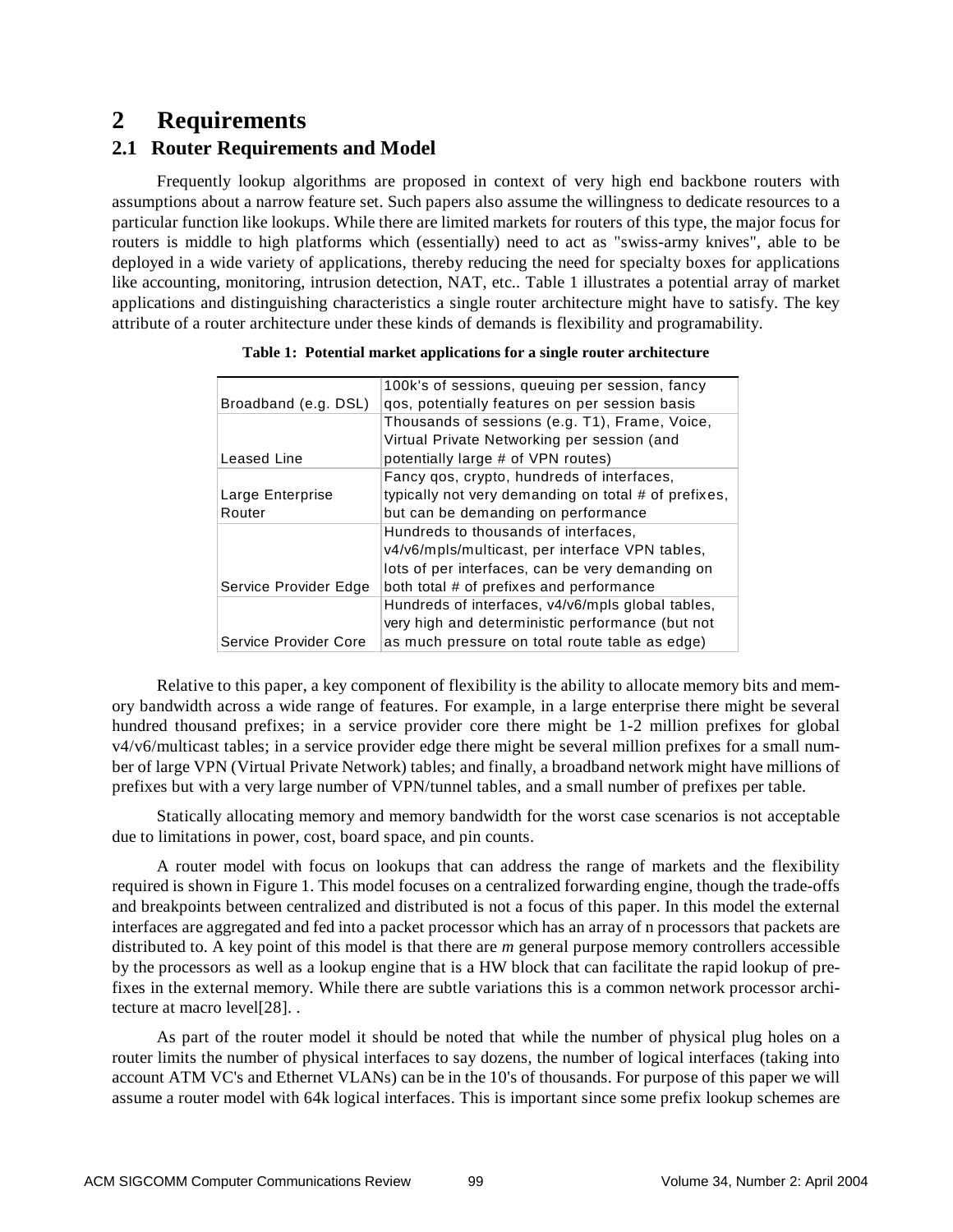

**Figure 1: Router Model**

based on the fact that there a very few results from a lookup scheme and that a transformation to say an 8 bit result or 256 logical interfaces is useful. With 64k logical interfaces it can be seen this is not a valid assumption.

The function of resolving the output interface and any encapsulation information for a packet (which together we will refer to as a packet's *adjacency* information) can become quite complex as illustrated in Figure 2 below. Figure 2 illustrates the flow of data structures that might be involved with IP forwarding on a router with features like policy based routing (PBR) and load balancing enabled.

The lookup engine leaf can have a statistics pointer (or embedded statistics), flags, and a pointer shown here to a L3 load balancing information data structure. Note that for features that require per prefix or per BGP AS statistics, this results in a requirement for the # of unique leaves for the lookup database to be as large as the # of routes. In parallel with the lookup, there could be a TCAM classification taking place based on multiple fields in the IP/TCP header that could resolve in an over-ride of the lookup engine result (policy over-ride).

There are alternate possible implementations of load balancing, but in this example there is an initial data structure (L3 info) that indicates how many elements are in the load balancing array and a pointer to the location of the array. Then a hash of select packet header fields is used to index into the array (step and repeat for L2 load balancing). The final result after L2/L3 load balancing is the actual adjacency of the packet.

For future routers the number of leaves of the lookup tables may be in the millions (as discussed more below), and the number of L2 adjacencies might be as high as in the several hundreds of thousands. The key point of Figure 2 is to show that the lookup (longest prefix match) function is just one part of the forwarding decision and should share memory bandwidth and memory bits with other features.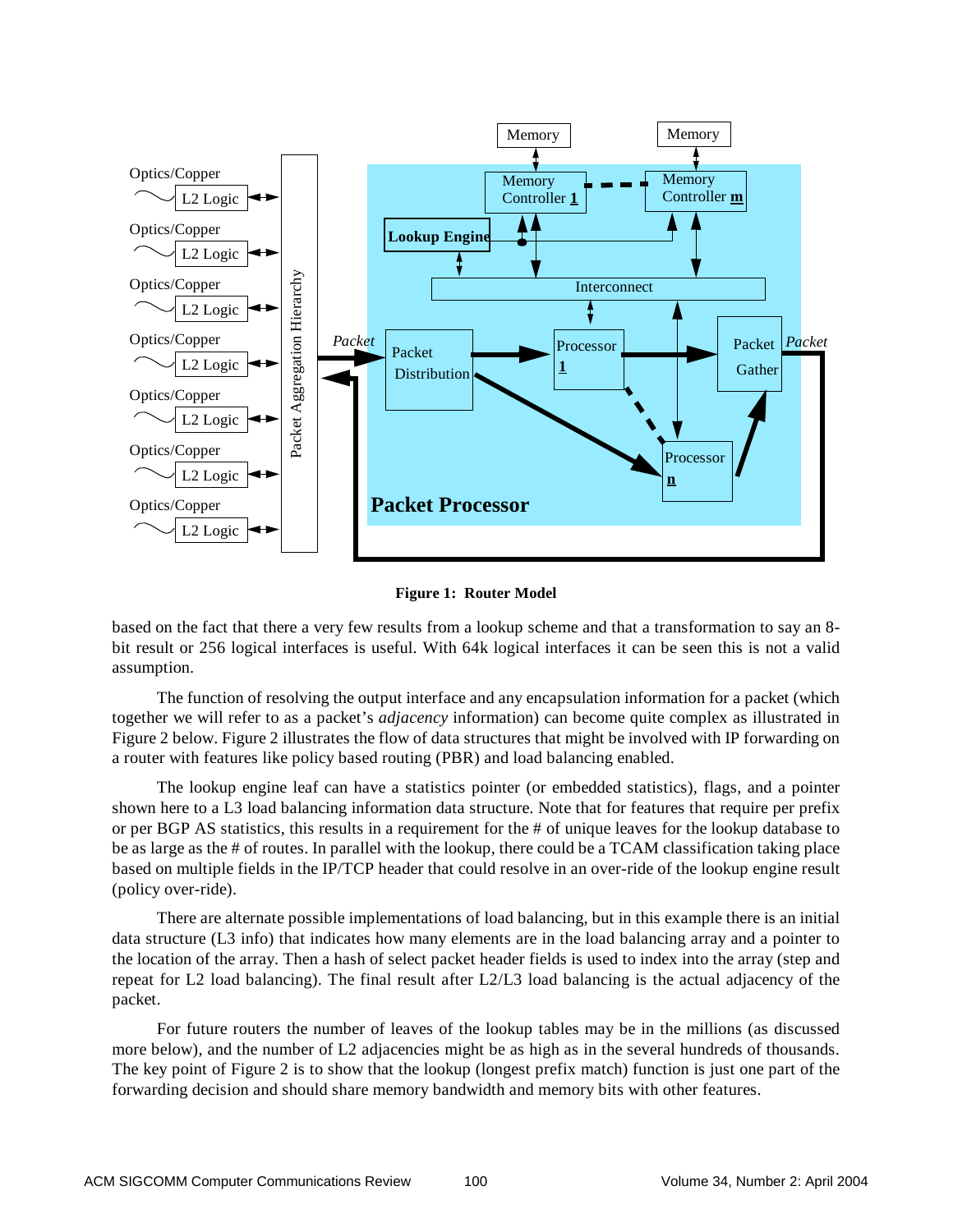



### **2.2 Lookup Table Depth/Performance Requirements**

Given the router model, presented in the prior section, it is useful to detail the range of requirements that such a router might have in the future (2005+ time frame) relative to lookup tables. The key parameters are the types of tables stored in the lookup tables, the search lengths per packet for each table type, and the size of each table. For IPv4 unicast there is at minimum a global table, which due to inefficiencies in route distribution may require a million or more prefixes. One of the major reasons for this increase is due to the increasing allocation of long prefixes for multi-homing as described in [29]. A popular feature in addition to normal destination address forwarding is called the reverse path forwarding check (RPF). This feature uses the source address to check if the packet arrived on a "proper" input interface to the router, and can normally use the same tree as the destination with increased memory bandwidth to the forwarding table required.

For the forwarding of IP multicast packets, the routing algorithm being used does affect the state kept, and the method of accessing that state. Table 2 illustrates an example forwarding table for unicast, and both shared and source tree IP multicast. For this example the IP address is assumed to be 8 bits total in length. For the unicast case, a 4 bit destination address prefix is used for this example. For the shared tree, only the multicast group, which is a full length multicast address (not a prefix) is used for matching a packet with this forwarding entry. For the third entry(DVMRP), packets matching against a source based tree use the multicast group and the prefix of the source network. The final entry is also a source based tree, but the MOSPF protocol has a separate forwarding entry for every source address rather then for source prefixes. The right most column of Table 2 shows the destination and source address fields concatenated together for each entry. Since there is never a prefix in both the source and destination address fields, the forwarding problem for unicast and all the various multicast protocols can be viewed as a single longest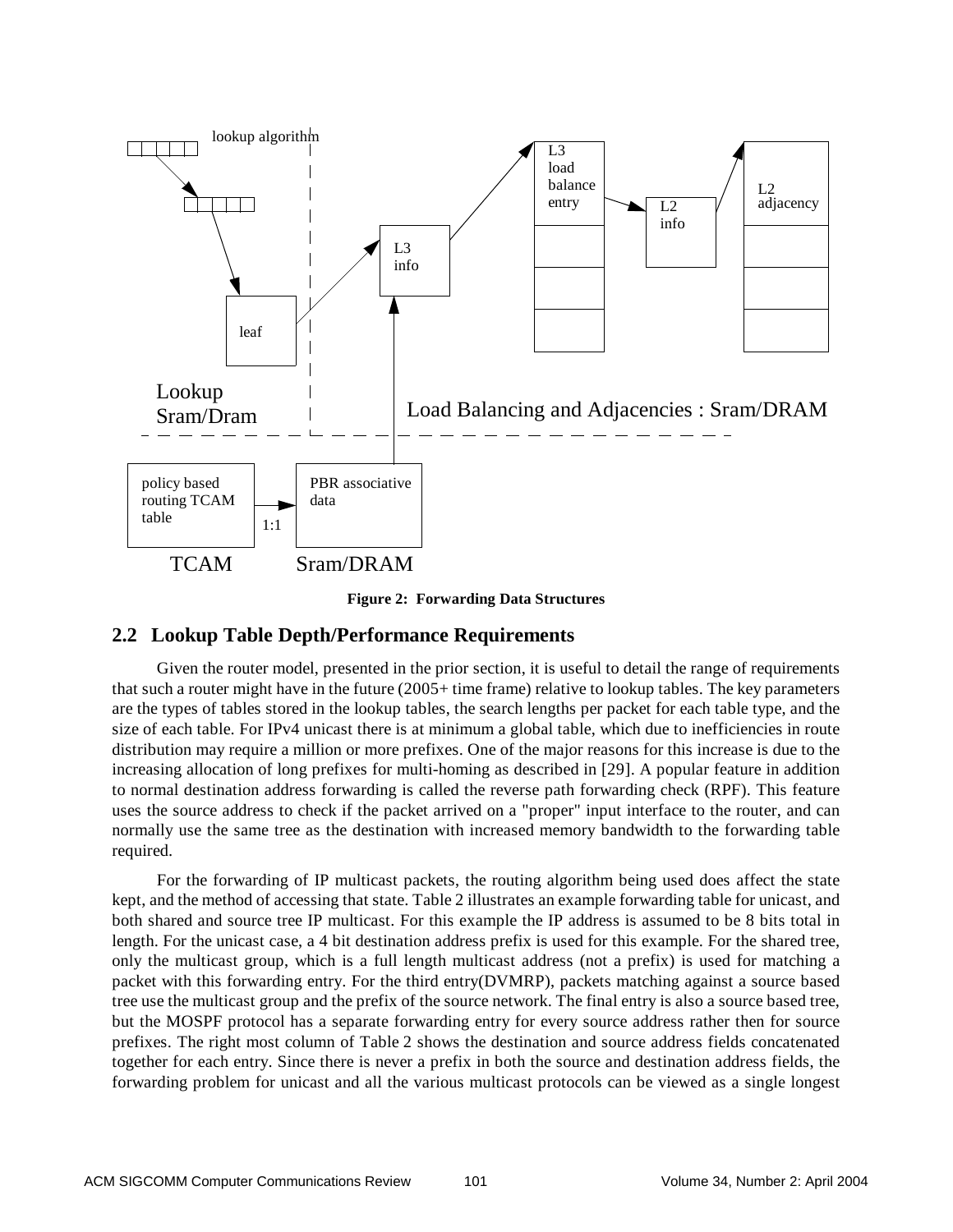match problem on twice the address size..

| Filter Type                  | Destination<br><b>IP</b> Address | Source IP<br>Address | Destination $&$<br>Source |
|------------------------------|----------------------------------|----------------------|---------------------------|
| Unicast                      | $1011*$                          | ∗                    | $1011*$                   |
| <b>Shared Tree Multicast</b> | 11111110                         | ∗                    | 11111110*                 |
| Source-Based Tree (DVMRP)    | 11110000                         | $1010*$              | 111100001010*             |
| Source-Based Tree (MOSPF)    | 11001111                         | 01010101             | 110011110101010           |

**Table 2: Unicast/Multicast Examples**

For MPLS applications, given that the goal of label allocation in general is to densely pack the label space, a common approach is to use direct index tables. However there are several reasons why there are benefits to simply considering MPLS label lookup to be part of the longest prefix tree of unicast/multicast IP. Some of the reasons for merging MPLS label lookup into a unified prefix tree with IP:

o VPNs: with VPN deaggregation some labels will point at IP forwarding tables. The concatenation of labels and prefixes for insertion into a longest match table is a natural approach even though it is feasible to put the labels in a direct access memory and point to separate IP tables.

o Non-contiguous label assignment: if there do arise cases in which label assignment is non-contiguous then there could be very large gains to use a longest prefix match table which can effectively condense the storage

o Hierarchical label spaces: if label spaces of a 2nd level label become based on the top label (hierarchical) then the benefits of a tree based structure for storage are obvious.

Table 3 shows a summary of the kinds of performance and database size requirements a general purpose router might have. Due to the number of different tables a 4-bit "table type" is assumed to be prepended to each table type to differentiate them. In this way the lookup engine does not need to know anything about different types of tables, the prefix with pre-pended table type is simply submitted to the lookup engine. Note that a key point here is that if memory were dedicated for all potential applications, the sum total would be extremely large (10M-20M prefixes). However in practice a given router deployment may use a very small number of prefixes  $\left(\langle 1 \mathbf{M} \rangle \right)$  and the memory can be used for other applications besides lookups.

| <b>Feature</b>                              | <b>Feature Performance</b><br>Requirement              | <b>Database Size</b> | <b>Notes</b>                                                                                   |
|---------------------------------------------|--------------------------------------------------------|----------------------|------------------------------------------------------------------------------------------------|
| Global IPv4 Lookups                         | $4+32=36$ Bits                                         | 1M                   |                                                                                                |
| Global IPv4 Lookups + RPF<br>check for IPV4 | Dual $4+32=36$ Bit searches                            | 1M                   | RPF is reverse path forward-<br>ing check                                                      |
| IPv4 VPN databases per<br>Router interface  | 4-bit table type + $16$ -bits + 32<br>$bits = 52 bits$ | $5M-10M$             | Note that these types of #'s<br>could be due to say 1k<br>VLAN's * 10K prefixes each<br>$=10M$ |
| Global IPv4 Multicast                       | $4+64=68$ Bits                                         | 1M                   |                                                                                                |

| Table 3: Example Performance/Density Requirements by Feature |
|--------------------------------------------------------------|
|--------------------------------------------------------------|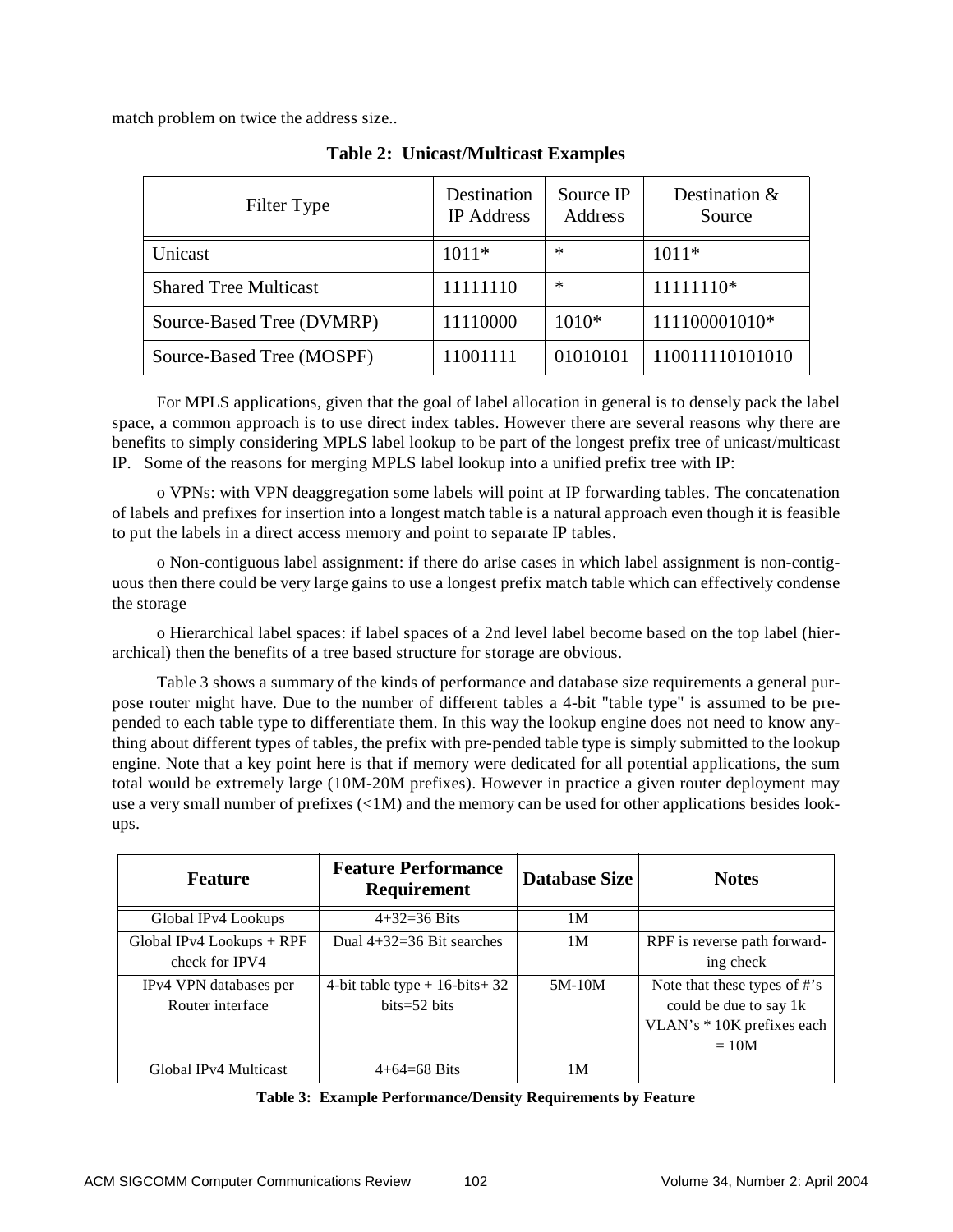| <b>Feature</b>                  | <b>Feature Performance</b><br>Requirement | <b>Database Size</b> | <b>Notes</b>                    |
|---------------------------------|-------------------------------------------|----------------------|---------------------------------|
| <b>MPLS Label Lookup</b>        | 4-bit table type $+ 21$ -bits             | 1M                   |                                 |
|                                 | $label=25$ hits                           |                      |                                 |
| MPLS Label space per sub-       | 4-bit table type $+16$ port $+21$         | several Million?     | Unclear what future service     |
| port                            | $label=41 bits$                           |                      | provider requirements here      |
|                                 |                                           |                      | may be                          |
| VPN Deaggregation (i.e. ter-    | 4-bit table type $+ 21$ -bits             | 1M                   |                                 |
| minating packets out of an      | label + 32 - bits IP DA = 57 bit          |                      |                                 |
| MPLS tunnel and forwarding      | search                                    |                      |                                 |
| the underlying IP packet)       |                                           |                      |                                 |
| VPN Deaggregation with sep-     | $4+16+21+32=73$ bits                      | ??                   | Unclear if this is really       |
| arate label spaces per sub-port |                                           |                      | needed, but it shows the kind   |
|                                 |                                           |                      | of convoluted future lookups    |
|                                 |                                           |                      | that might be needed            |
| IPv6 unicast                    | Typically <64 bits in prac-               | 1 <sub>M</sub>       |                                 |
|                                 | tice, but market pressure to              |                      |                                 |
|                                 | resolve 128 bits at rate                  |                      |                                 |
| IPv6 multicast                  | $4+256$ bits=260                          | 512k-1M              | Requirements and implica-       |
|                                 |                                           |                      | tions of v6 multicast are still |
|                                 |                                           |                      | in flux                         |

**Table 3: Example Performance/Density Requirements by Feature**

### **2.3 Memory Technology**

The constraints/features of memory technology have a major impact on the trade-offs among various IP lookup approaches. The key parameters to consider for differing lookup approaches coupled with the various memory technologies is the cost, raw interface BW, random access rate, and the board space used (i.e. # of components and density of components). Pricing comparisons in this section are based in the 2005+ time frame, and normalized to each other based on quotes given to a major networking systems vendor (and should be taken as approximate numbers).

### **2.3.1 On-Chip ASIC Memory**

Recall that an ASIC is a special IC for (say) packet processing or a special ASIC for IP lookups. Recall also that SRAM stands for Static RAM, which is the fast memory found in say caches and often used in high speed lookup applications. In 90nm (a common process feature size in the 2005+ time frame), 1.5sqmm per 1Mbit of SRAM is a target density in large configurations (out of an automated generation tool). These generated SRAMs will have "modest" access rates (e.g. 300-400 Mhz). Higher performance memories are certainly possible in 90nm (over 1Ghz in 90nm is very feasible) but the density of such memories is normally not as high, and the amount of custom work required is very high (which reduces the number of different memory variations possible).

Devoting half a 12mm per side die for SRAM and assuming 10% top level loss due to floor planning it would seem that 50Mbits could reasonably be placed on a 90nm ASIC (in large instances). The typical uses that engineers think of for on-chip SRAM relative to lookup engines is to consider either specialized lookup ASICs, putting the memory for a lookup engine directly on a packet processor, or putting a portion of a lookup table on-chip (for instance in a tree based lookup algorithm, the top of the tree can be safely put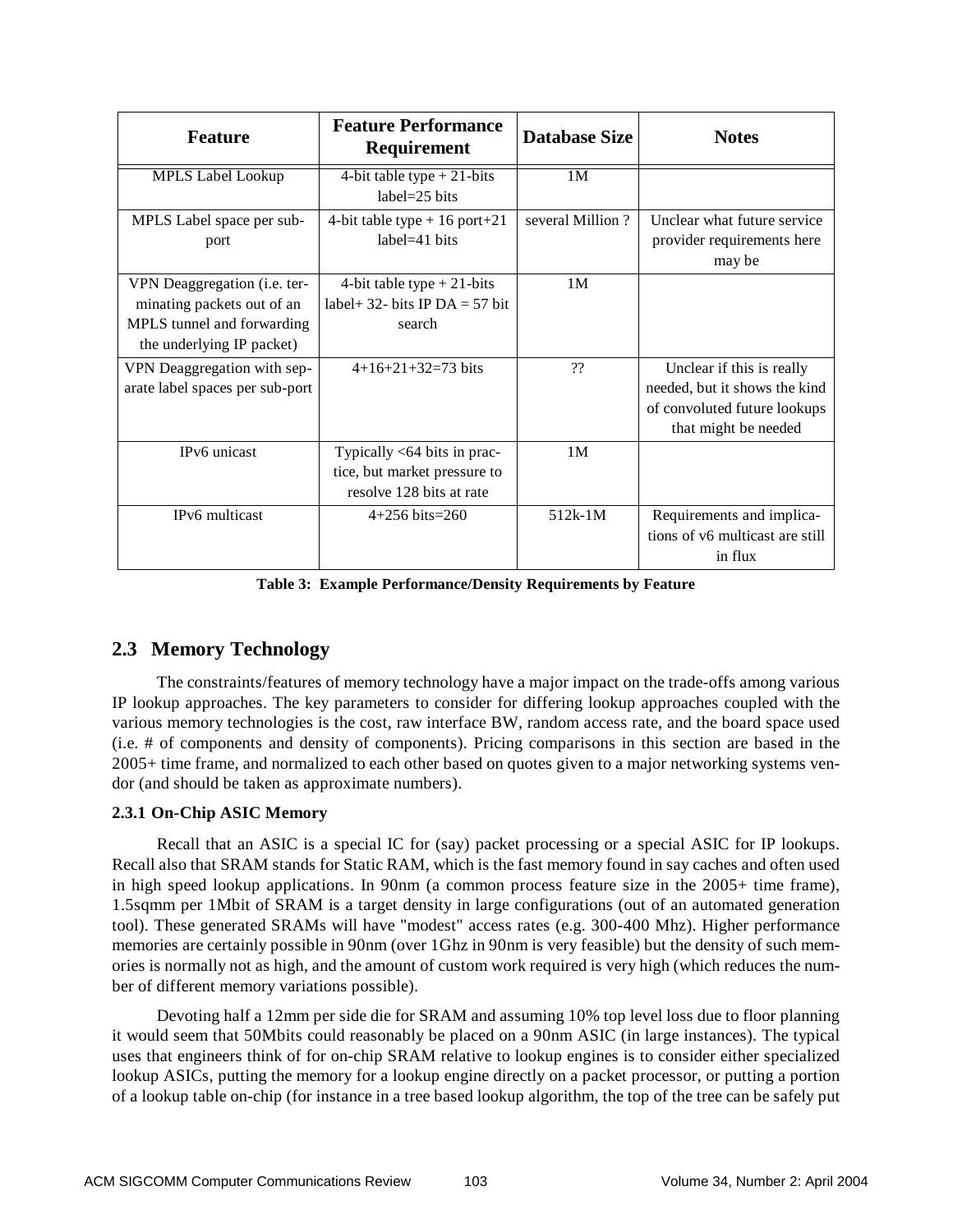on-chip without restricting flexibility). Given the requirements for future routers/lookup tables already explored, an obvious drawback to specialized lookup chips is that the use of dedicated chips for 1 function (lookups); also, the number of chips needed has to be dimensioned for the worst case requirements and can't be "statistically multiplexed" with other features.

In general another negative of on-chip SRAM compared to say discrete DRAM is cost. A rough cost comparison (normalized) of the two memory technologies by cost per bit can be as much as ~25x more for on-chip SRAM compared to networking DRAM (category of DRAM technology optimized for networking and discussed in Section 2.3.2) and 50x+ compared to commodity DRAM.

Another memory technology often talked about is embedded DRAM. The density of embedded DRAM in the 90nm generations is expted to be around 3x the density of SRAM (both in large configurations). However, embedded DRAM continues to have drawbacks due to not being as standardized as SRAM and therefore not generally available in all foundry processes. Additionally, embedded DRAM typically has more mask steps than normal processes and therefore has additional cost reducing the cost benefit. Also, due to the special handling of embedded DRAM based ASICs, it is typically qualified later in a process time line than normal ASIC flows, and the time from tape-out to getting chips available is typically longer. There are certainly applications where embedded DRAM is a benefit but it is not quite the panacea that some vendors project it to be.

#### **2.3.2 Discrete Memory Technologies**

A common technology considered for use in lookup tables is SRAM, recent example specifications for networking focused sram technology are QDR2/DDR2[1] (the 'Q' stands for quad data rate and indicates that in addition to clocking data on the rising and falling edge there are separate read and write data busses). However, with the introduction of networking DRAM technologies (two examples are RLDRAM[2]/ FCRAM[3]), as well as a gulf in price between the two technologies, discrete SRAM technology for lookup tables are no longer as attractive. The rough normalized per bit price ratio between networking sram and networking dram with same total BW for each can be as high as 36:1 (in dram's favor).

To see how dram can be efficiently used for lookup engines despite back conflicts as well the use of multiple channels, consider a lookup engine with a FIFO of requests on it's input. The FIFO is so that we can allow some limited pipelining of destination address lookups to fully utilize the memory bandwidth. For example, assume that lookups require 4 accesses to a table in memory, starting with a root node that points to a second level node, to a third level node, to a fourth level node. If we have two channels of dram and each channel has two banks of memories, we can place the first two levels of data structure in the first channel (one level in each bank) and the third and fourth in the second channel (once again one level per bank). If we can simultaneously work on the lookup for two IP addresses (say D1 and D2), then while we are looking up the third and then fourth level for D1 in channel 2, we can lookup the first and then second levels for D2 in channel 1. Within each channel, the accesses ping pong between banks. If it takes 10 nsec per memory access and each bank can be accessed every 20ns, it still takes 4 \* 10 = 40 nsec to lookup D1. However, we have a higher throughput of an IP lookup every 20nsec.

Pipelining may appear complex but it is not because the control of the multiple memory banks is done across the ASIC interface pins by HW. The user of the lookup algorithm (e.g., the forwarding code) also has a simple interface: an IP lookup answer can be read in a fixed amount of time (40 nsec in the above example) after the request is made. The results (e.g., adjacency information) are posted to a FIFO buffer which are read by the forwarding engine at the appropriate time.

For an algorithm designer, we wish to abstract the messy details of these various technologies into a clean model that can quickly allow us to choose between algorithms. The most important information required is as follows. Because interface pins for an ASIC are a precious resource, it is important to quantify the number of memory interfaces (or pins) required for a required number of random memory accesses.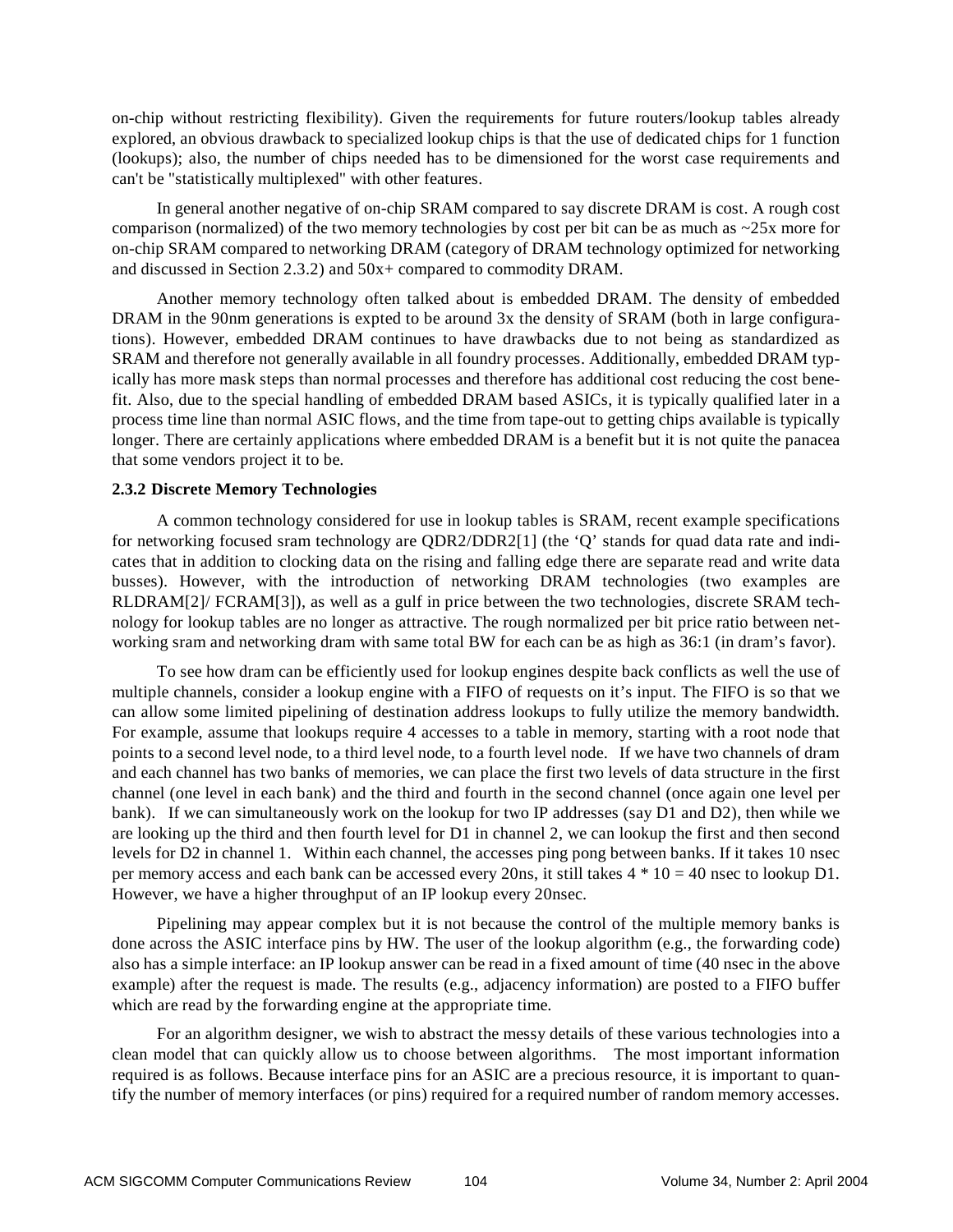Other important design criteria are the relative costs of memory per bit, the amount of memory segmentation (banks), and the optimal burst size for a given bus width and random access rate that fully utilizes the memory.

Consider an example of why DRAM can be used in even high end routers for lookup tables. With RLDRAM2 the t<sub>RC</sub> parameter is 20ns which means at 400 Mhz DDR (and burst length 4) an access can be made to each of 4 logical banks every 5ns. A simple observation is that a database that is mostly read-only could be duplicated 4 times in the DRAM technology, the random access read rate and raw memory bandwidth would be the same for DRAM/SRAM, and the DRAM would still be around 9x cheaper per bit even with 4-way duplication taken into account. An additional issue with SRAM is that the densities in a given process feature size tend to be on the order of 8x between DRAM/SRAM (e.g. 288 Mbit DRAM Vs 36 Mbit SRAM). Strictly SRAM based solutions are not explicitly considered further in this paper.

Table 4 shows a table comparing the more quantifiable differences between the major discrete DRAM memory technology choices. While somewhat arbitrary, a typical bus width for comparison of all technologies used is about 32-36 data pins (depending on the memory component width options). If more memory bandwidth is required beyond that of a single channel, then more then 1 channel can be instantiated. A very important point is that from this example the SRAM with burst length of 2 example(first row) has a transfer size of only 9 bytes which means with ECC protection the usable memory is actually less then 64-bits, which can be problematic for SW memory usage (in other words this is a bad configuration). Similarly DDR2 components are power-of-2 in data bus width and therefore do not naturally allow for ECC support (without addition of addtional components). From an error detection standpoint (which is very important in networking equipment due to high availabilty requirements of service providers today) the only real options in this table are the RLDRAM2 (BL4) and SRAM (BL4).

| Memory Technology<br>with Data path Width | Typical<br>Bus width | ASIC pins<br>for typical<br>bus width | Max Data<br>Rate per<br>pin (Mbps) | of Banks | Logical # $t_{RC}$ max (ran-<br>dom access rate<br>per bank) | <b>Block Size</b><br>(bytes) for<br>max access<br>rate | Normal-<br>ized Cost<br>per bit |
|-------------------------------------------|----------------------|---------------------------------------|------------------------------------|----------|--------------------------------------------------------------|--------------------------------------------------------|---------------------------------|
| QDR3/DDR3 SRAM (BL2)                      | 36                   | ~275                                  | 800                                |          | $2.5$ ns                                                     | 9 Bytes                                                | 72-108                          |
| ODR3/DDR3 SRAM (BL4)                      | 36                   | ~275                                  | 800                                |          | 5 <sub>ns</sub>                                              | 18 Bytes                                               | 72-108                          |
| <b>DDR2 SDRAM</b>                         | 32                   | ~100                                  | 800                                |          | 60 <sub>ns</sub>                                             | 32 Bytes                                               |                                 |
| RLDRAM2 (BL4)                             | 36                   | ~100                                  | 800                                | 8        | 20ns                                                         | 18 Bytes                                               | $2 - 3$                         |

#### **Table 4: Discrete Memory Technology**

 What is the future direction of networking DRAM type memories? In general the vendors indicate that the t<sub>RC</sub> parameter will not be greatly reducing in each future generation.

#### **2.3.3 Ternary Content Address Memories (TCAMs)**

Ternary Cams are at this point a well known memory technology for doing general packet classification in which where there is an ordered database of compare and mask patterns. The database is compared to a search key in parallel and the address of the first entry in the database that matches the search key is returned. TCAMs have been used to address the problem of general packet classification for features like Access Control Lists (e.g. matching 5-7 fields in the IP header against service provider programmed databases to block certain types of traffic). In addition, TCAMs have been used in the lookup application. The density/performance of TCAMs has improved quite dramatically in the past several years as more focus and circuit design expertise from the semiconductor field have converged on the technology.

So the obvious question is whether TCAMs as a memory technology could be used for the lookup tables and meet the router requirements as far as the router model, as well as the requirements for lookup tables in terms of performance/density. Today in.13um feature technology there are 18Mbit (that is 256k by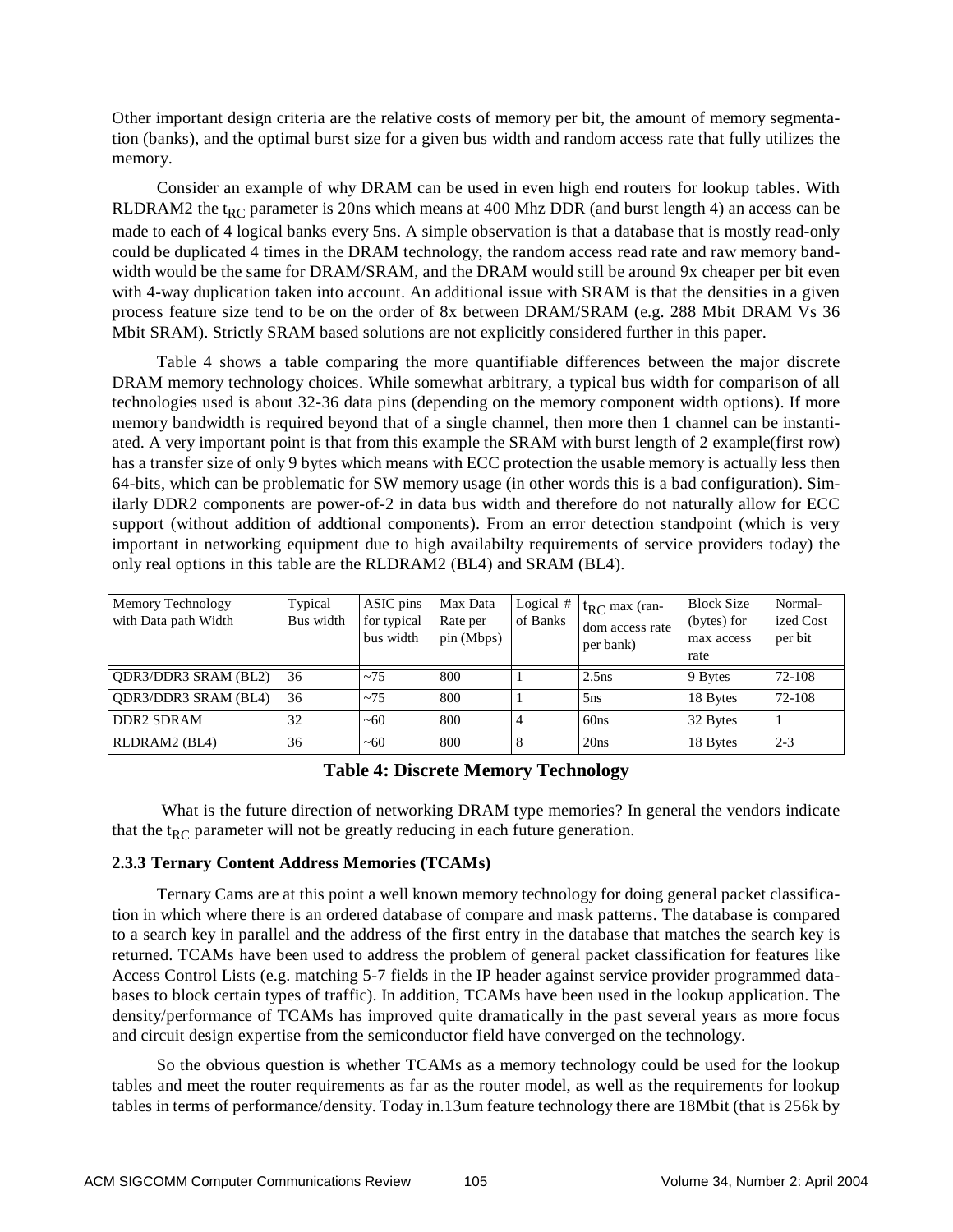72-bit entries of data and mask) components but the die sizes are on the large size. Going forward the best case will be roughly doubling the density of TCAMs with each step down in feature size (e.g. from.13um to 90nm), but even that may be difficult to maintain at reasonable cost (and in fact the author is not aware of any plans by TCAM vendors to do 36Mbit or larger densities in 90nm). The performance of TCAMs is more then adequate for the lookup application, but the power and board space required is definitely an area of concern.

To consider the issues of using TCAM technology for lookups consider a scenario where is a desire to support say 10 Million entries of 52-bits (VPN deaggregation width from Table 3). WIth 18Mbit TCAMs this would require 20 TCAM components. The cost could easily exceed \$4000, the board space becomes very large, and power could easily be >200W if techniques are not employed to limit the components and banks of CAMs that are searched (but this increases complexity of interfacing which was one of the benefits of TCAMs, see below). The benefits of using TCAMs are as follows:

- Easy to interface to from packet processor perspective
- Very high performance (more then adequate for mid to high end routers)
- Can be shared with classification functions (.e.g ACL, QoS classification, etc,.)

The drawbacks for using TCAMs for the lookup application (even if a router database is not as high as 10 Million) are:

- Granular sizing of entries. Even if every 288-bit entry can be configured as either a single 288-bit entry, 2 by 144-bit entries, 4 by 72-bit entries, or 8 by 36-bit entries, if a given feature requirements go slightly over a boundary, the table depth halves.
- While there can be some sharing between the TCAMs for classification features as well as lookups, the TCAM memory is not general usable (and too expensive to use) for as wide a variety of other databases/features as DRAM.
- Cost is extremely prohibitive given cost of goods (COGs) targets of routers today
- Board space can be much higher then DRAM
- Power can be extremely high

### **2.4 Lookup Engine Requirements**

Based on the router model presented as well as the summary of requirements for a lookup engine are as follows:

1. Optimizing for cost of the final forwarding engine subsystem is very important.

2. Flexible sharing of memory across lookup table types (VPNs, MPLS, unicast/multicast, IP v4/v6). This requires efficient support for any size lookup string.

3. Flexible trade-off of density versus performance within the lookup engine at the same time (e.g., different tables in the lookup engine may have different performance/density targets; additionally as table sizes grow to maximum capacity it may be desirable to have SW updates to the table gracefully trade-off performance for more density.)

4. Flexible sharing of memory between lookup tables and other applications (statistics, deep packet classification, flow caches, etc,.)

5. Incremental and "in-place" updates - Update rate requirements are high, and memory usage is too high to consider shadowing. Ideally the amount of memory/datapath bandwidth required for updates should be deterministic and modest.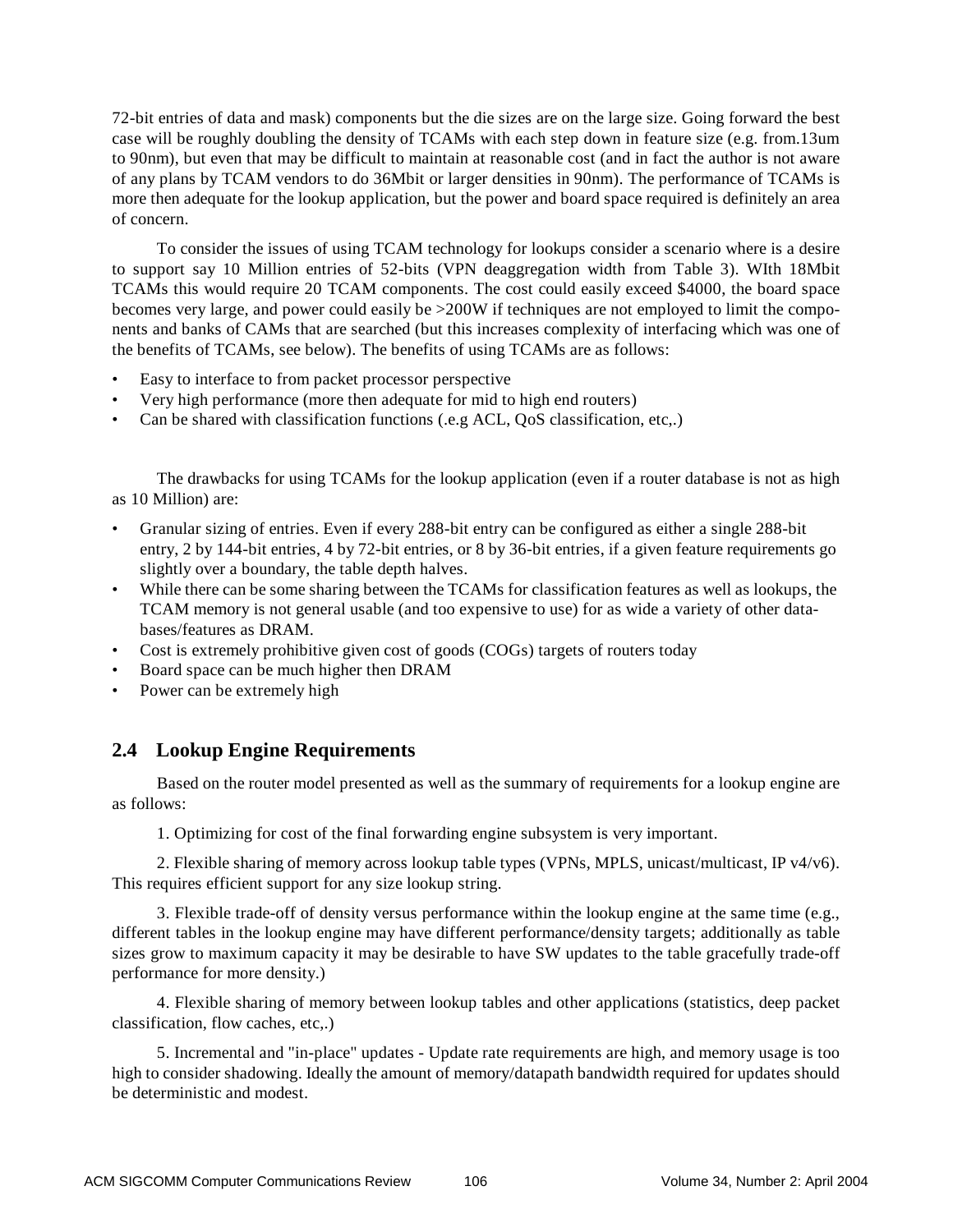6. To facilitate control plane management, ideally the lookup algorithm should be well suited for data plane as well as control plane implementation with a way to cohesively connect them

7. While routers can be designed and sold based on "typical" database sizing, there is a definite requirement to have a reasonable worst case (including pathological cases).

8. Performance needs to be deterministic and designed to worst case for benchmarking purposes

## **3 Related Work**

A lookup scheme based on caching is the Stony Brook scheme [21]. They use a software scheme but integrate their lookup cache carefully with the processor cache to result in high speeds (they claim a lookup rate of 87.7 million lookups per second when every packet is a cache hit.). While they showed good cache hit rates on a link from their intranet to the internet, they provide no evidence that caching would work well in backbones. There are also no worst case numbers, especially in the face of cache misses.

With new CAM technologies, CAMs in the future may be a fine solution for enterprise and access routers that have less than 32000 prefixes[16]. Thus algorithmic solutions like ours can support much larger prefixes for backbone routers; the flip side is that they need to exhibit some of the determinism in update and lookup times that CAMs provide. The multi-column lookup scheme [12] uses a B-tree like approach which has reasonably fast lookup times and reasonable storage but poor update times. The binary search on hash tables approach [22] scales very well to IPv6 128 bit addresses but has poor update times and possible non-determinism because of hashed lookups.

The Stanford scheme [7] uses a multibit trie with an initial stride of 24 bits, and then two levels of - 4 bit tries. Once again updates can be slow in the worst case, despite a set of clever optimizations. Both the LC-Trie[17] and Expanded Trie schemes [19] allow multibit tries that can have variable strides. In other words, the pointer to a trie code can encode the number of bits sampled at the trie node.

The Expanded trie [19] allows memory to be traded off for lookup speed but requires a fairly high amount of memory (factor of two worse than those of our scheme and the Lulea scheme) despite the use of dynamic programming optimizations. The optimizations can also slow down worst case update times; without considering the time for the optimization program to run, the update times are around 5 msec. The LC-trie fundamentally appears to have slow update times though none are reported.

In the last five years since our scheme was first described in [24], some new schemes have been described. In [23], a new compression scheme is described that is based on lookup data characteristics but has no worst-case memory guarantees (as we argue is needed). In [25], the case is made for new memory allocation schemes to support compressed IP lookup schemes that use variable length nodes (as ours do). We use entirely different memory allocators from those in [24] but ours work equally well; besides, memory allocation is only a small part of this paper's contributions. In [26], a hardware implementation of our original idea [24] is described; the current paper is the journal version of our original idea [24] for which implementation results are described in [26]. Finally, [27] presents some ideas for reducing power consumption in TCAMs but these ideas do not appear to be reflected in practice.

The Lulea scheme is closest in spirit to ours in that both use multibit tries and bitmaps to compress wasted storage in trie nodes. There are fundamental differences, however, which allow our scheme more tunability and faster update times. To show these differences in detail we spend the rest of the section describing three detailed examples of the unibit trie algorithm, the expanded trie algorithm, and the Lulea scheme on a sample prefix database. Since we will use the same sample database to describe our scheme, this should help make the differences clearer.

### **3.1 Unibit Tries**

For updates the one bit at a time trie (unibit trie) is an excellent data structure. The unibit trie for the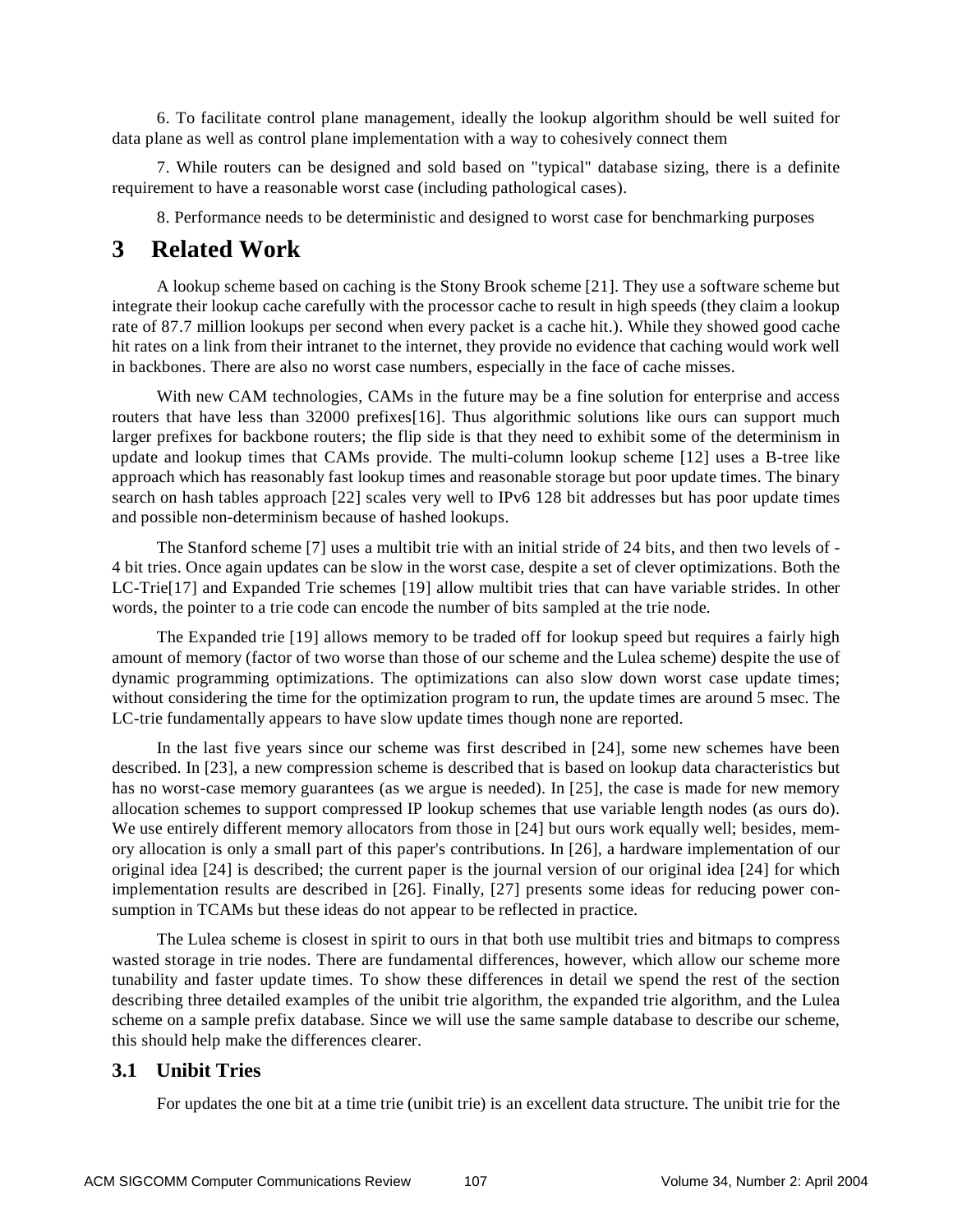sample database is shown in Figure 3. With the use of a technique to compress out all one way branches, both the update times and storage needs can be excellent. Its only disadvantage is its speed because it needs 32 random READS in the worst case. The resulting unibit trie structure is somewhat different from Patricia tries which uses a skip count compression method that requires backtracking.



**Figure 3: Sample Database with Unibit Trie Representation**

### **3.2 Expanded Tries**

In Expanded tries [19], the main idea is to use tries that go several bits at a time (for speed) rather than just 1 bit at a time as in the unibit trie. Suppose we want to do the database in Figure 3 three bits at a time. We will call the number of bits we traverse at each level of the search the "stride length".

A problem arises with prefixes like  $P2 = 1$ <sup>\*</sup> that do fit evenly in multiples of 3 bits. The main trick is to expand a prefix like 1\* into all possible 3 bit extensions (100, 101, 110, and 111) and represent P1 by four prefixes. However, since there are already prefixes like  $P4 = 101$  and  $P5 = 111$ , clearly the expansions of P1 should get lower preference than P4 and P5 because P4 and P5 are longer length matches. Thus the main idea is to expand each prefix of length that is does fit into a stride length into a number of prefixes that fit into a stride length. Expansion prefixes that collide with an existing longer length prefix are discarded.

Part A of Figure 4 shows the expanded trie for the same database as Figure 3 but using expanded tries with a fixed stride length of 3 (i.e., each trie node uses 3 bits). Notice that each trie node element is a record that has two entries: one for the next hop of a prefix and one for a pointer (Instead of showing the next hops, we have labelled the next hop field with the actual prefix value.)

Notice also the down side of expansion. Every entry in each trie node contains information. For example, the root trie node has its first two elements filled with expansions of P3 and the next two with expansions of P1. In general, using larger strides requires the use of larger trie nodes with more wasted space. Reference [19] does show how to use variable stride tries (where the strides are picked to reduce memory) while keeping good search times. However, the best case storage requirements for the Mae East database (after the most sophisticated optimizations) are around 500 Kbytes.

### **3.3 Lulea**

The Lulea scheme [6] does much better then expanded tries in terms of storage, using only 200 Kbytes of memory to store the current Mae East database. One way to describe the scheme is to first subject the expanded trie scheme to the following optimization that we call "leaf pushing". The idea behind leaf pushing is to cut in half the memory requirements of expanded tries by making each trie node entry contain EITHER a pointer OR next hop information but not both. Thus we have to deal with entries like 100 in the root node of Part A of Figure 4 that have both a pointer and a next hop. The trick is to push down the next hop information to the leaves of the trie. Since the leaves do not have a pointer, we only have next hop information at leaves [19]. This is shown in Part B of Figure 4. Notice that the prefix P2 associated with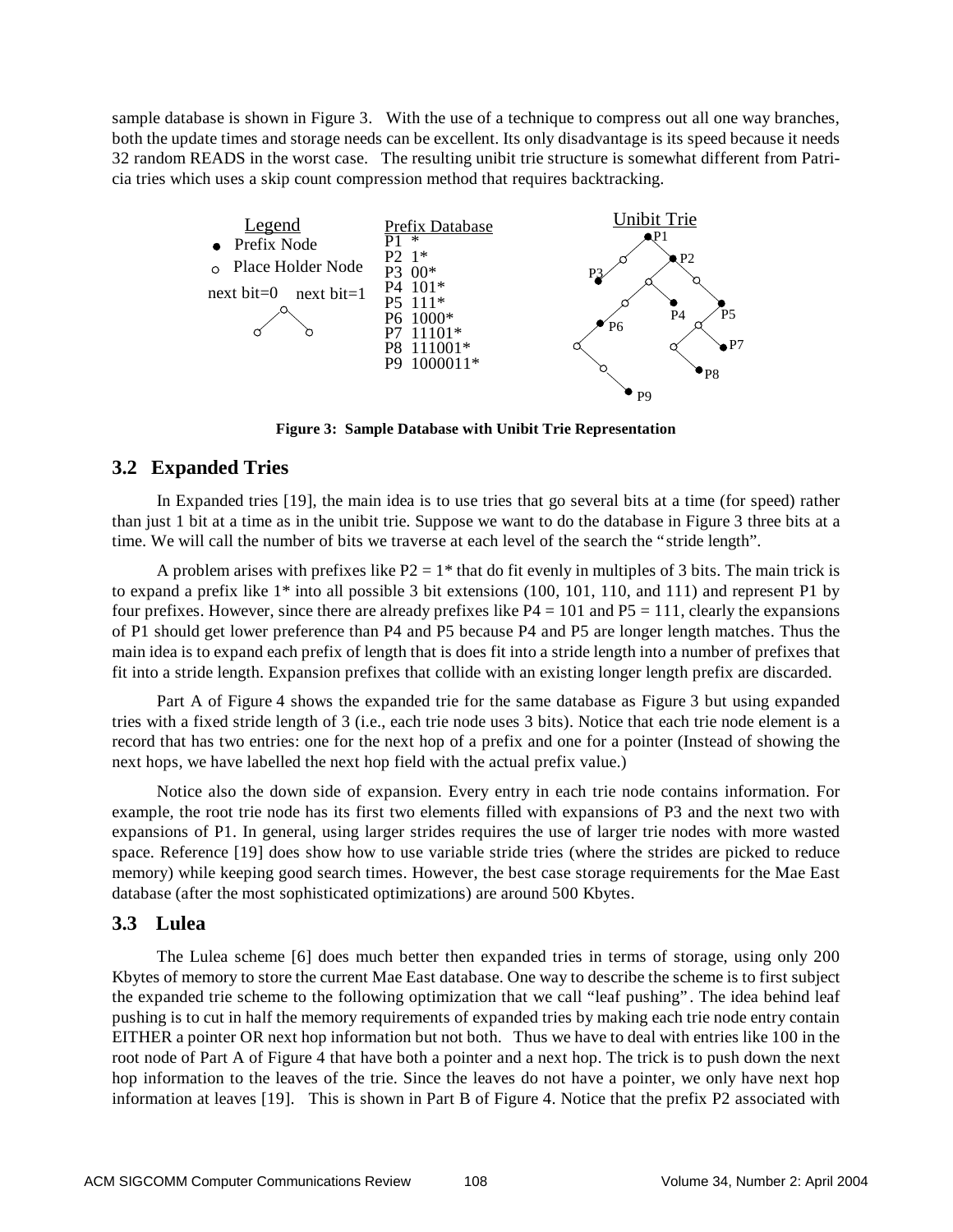

**Figure 4: Related Work**

the 100 root entry in Part A has been pushed down to several leaves in the node containing P6.

The Lulea scheme starts with a conceptual leaf pushed expanded trie and (in essence) replaces all consecutive elements in a trie node that have the same value with a single value. This can greatly reduce the number of elements in a trie node. To allow trie indexing to take place even with the compressed nodes, a bitmap with 0's corresponding to the empty positions is associated with each compressed node.

For example consider the root node in Figure 4. After leaf pushing the root node has the sequence of values P3, P3, P1, P1, ptr1, P4, P2, ptr2 (where ptr1 is a pointer to the trie node containing P6 and ptr2 is a pointer to the trie node containing P7). After we replace each string of consecutive values by the first value in the sequence we get P3, -, P1, -, ptr1, P4, P2, ptr2. Notice we have removed 2 redundant values. We can now get rid of the original trie node and replace it with a bitmap indicating the removed positions (10101111) and a compressed list (P3, P1, ptr1, P4,P2, ptr2). The result of doing this for all three trie nodes is shown in Part C of the figure. This transformation is also known as run length encoding.

The search of a trie node now consists of using a number bits specified by the stride (e.g., 3 in this case) to index into each trie node starting with the root, and continuing until a null pointer is encountered. On a failure at a leaf, we need to compute the next hop associated with that leaf. For example, suppose we have the data structure shown in Part C and have a search for an address that starts with 111111. We use the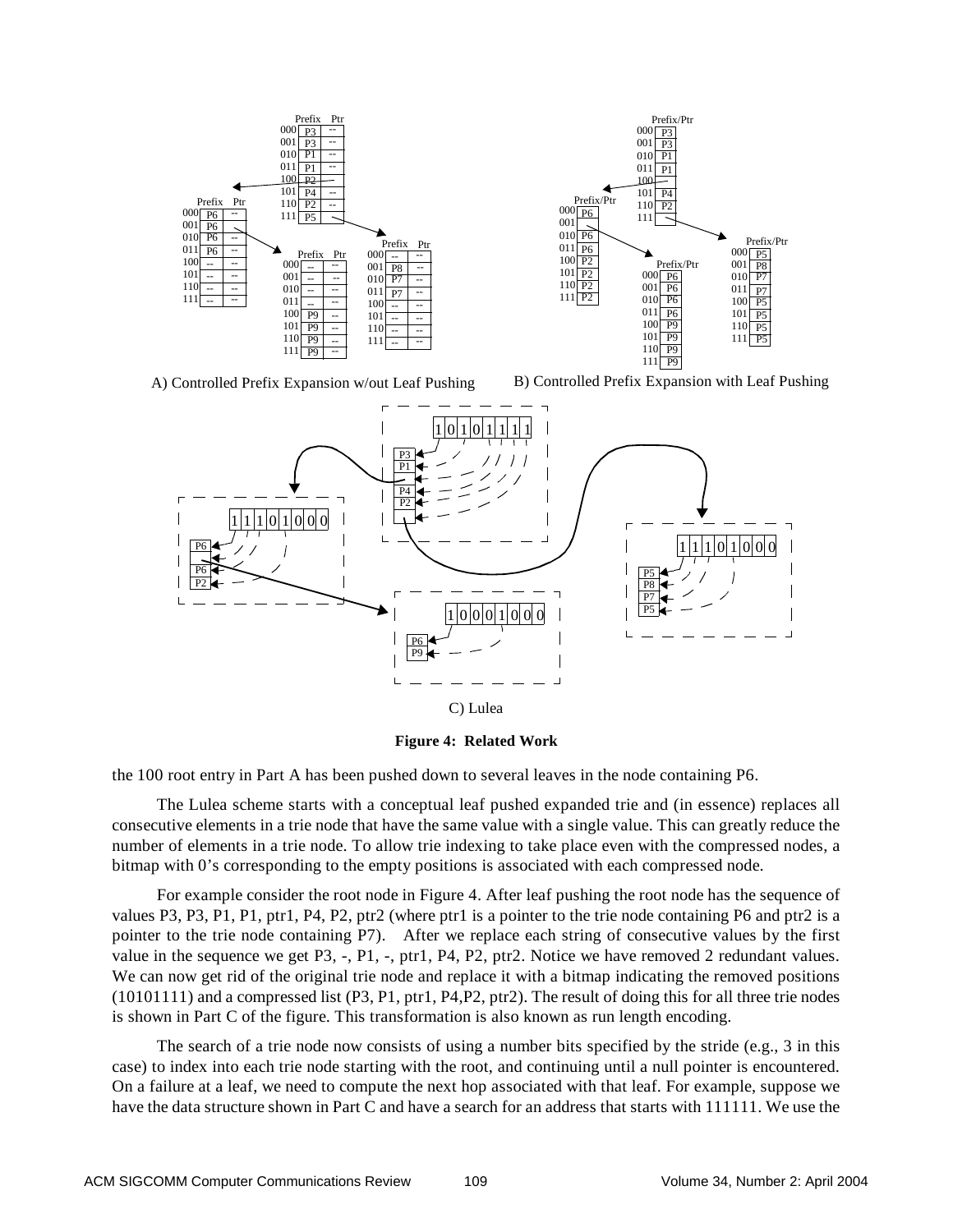first three bits (111) to index into the root node bitmap. Since this is the sixth bit set (we need to count the bits set before a given bit), we index into the sixth element of the compressed node which is a pointer to the right most trie node. Here we use the next 3 bits (also 111) to index into the eight bit. Since this bit is a 0, we know we have terminated the search but we must still retrieve the best matching prefix. This is done by counting the number of bits set before the eighth position (4 bits) and then indexing into the 4th element of the compressed trie node which gives the next hop associated with P5.

The Lulea scheme is used in [6] for a trie search that uses strides of 16,8, and 8. Without compression, the initial 16 bit array would require 64K entries of at least 16 bits each, and the remaining strides would require the use of large 256 element trie nodes. With compression and a few additional optimizations, the database fits in the extremely small size of 200 Kbytes.

Fundamentally, the implicit use of leaf pushing (which ensures that only leaves contain next hop information) makes insertion inherently slow in the Lulea scheme. Consider a prefix P0 added to a root node entry that points to a sub-trie containing thirty thousand leaf nodes. The next hop information associated with P0 has to be pushed to thousands of leaf nodes. In general, adding a single prefix can cause almost the entire structure to be modified making bounded speed updates hard to realize.

If we abandon leaf pushing and start with the expanded trie of Part A of Figure 4, when we wish to compress a trie node we immediately realize that we have two types of entries, next hops corresponding to prefixes stored within the node, and pointers to sub-tries. Intuitively, one might expect to need to use TWO bitmaps, one for internal entries and one for external entries. This is indeed one of the ideas behind the tree bitmap scheme we now describe.

## **4 Tree Bitmap Algorithm**

In this section, we describe the core idea behind the algorithm that we call Tree Bitmap. Tree Bitmap is a multibit trie algorithm that allows fast searches and allows much faster update times than existing schemes (update times are bounded by the size of a trie node; since we only use trie nodes of stride of no more than 8, this requires only  $256 + C$  node copy operations in the worst case where C is small). Its also has memory storage requirements comparable (and sometimes slightly better) when compared to the Lulea scheme.

The Tree Bitmap design and analysis is based on the following observations:

\* A multibit node (representing multiple levels of unibit nodes) has two functions: to point at children multibit nodes, and to produce the next hop pointer for searches in which the longest matching prefix exists within the multibit node. It is important to keep these purposes distinct from each other.

\* With burst based memory technologies, the size of a given random memory access can very large (e.g, 32 bytes for SDRAM, see Section 2.2). This is because while the random access rate for core DRAMs have improved very slowly, high speed synchronous interfaces have evolved to make the most of each random access. (See Section 2.2). Thus the trie node stride sizes can be determined based on the optimal memory burst sizes.

\* Hardware can process complex bitmap representations of up to 256 bits in a single cycle. Additionally, the mismatch between processor speeds and memory access speeds have become so high that even software can do extensive processing on bitmaps in the time required for a memory reference.

\* To keep update times bounded it is best not to use large trie nodes (e.g., 16 bit trie nodes used in Lulea). Instead, we use smaller trie nodes (at most 8 bits). Any small speed loss due to the smaller strides used is offset by the reduced memory access time per node (1 memory access per trie node versus several in Lulea).

\* To ensure that a single node is always retrieved a single page access, nodes should always be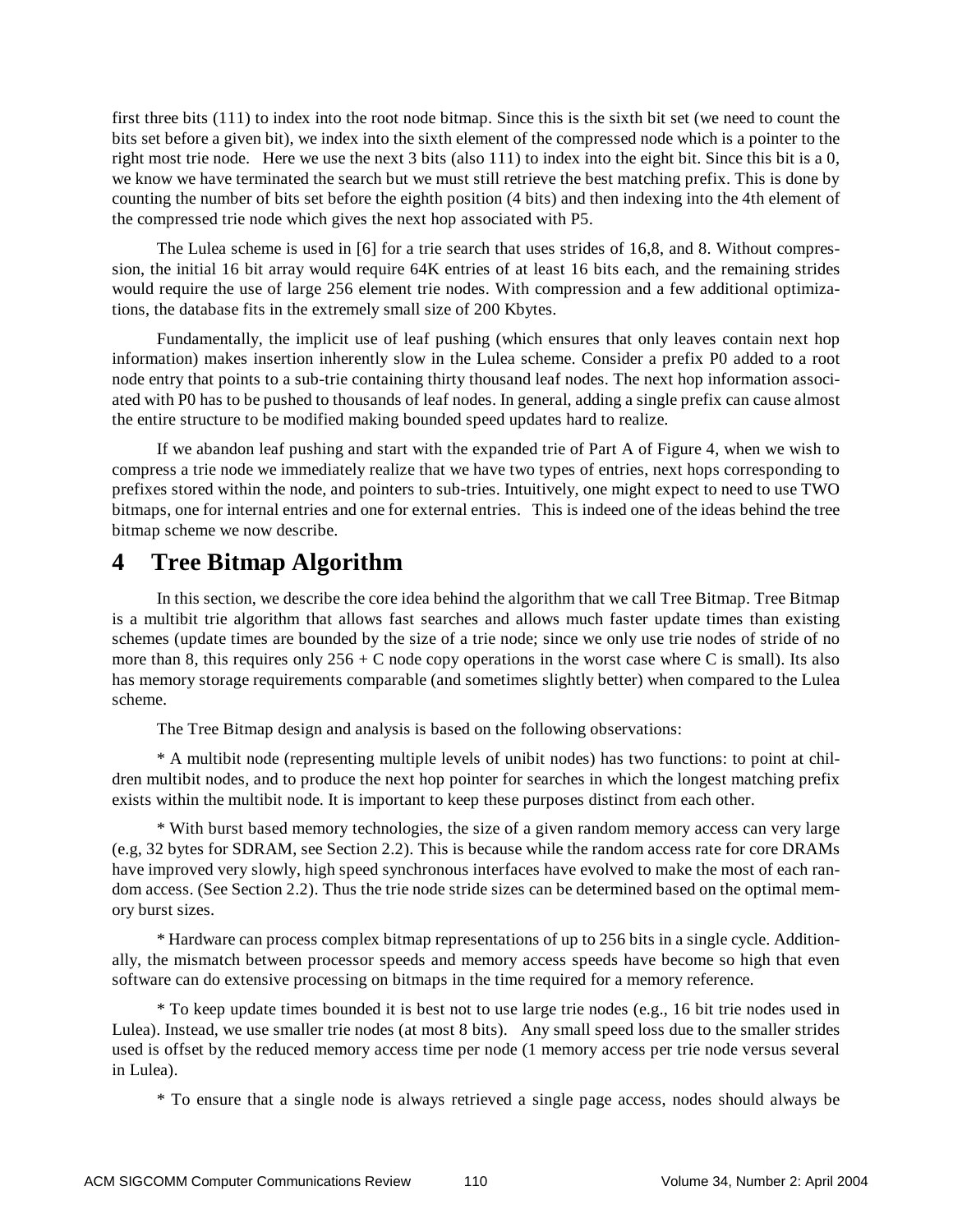power of 2 in size and properly aligned (8 byte nodes on 8-byte boundaries etc.) on page boundaries corresponding to the underlying memory technology.

Based on the these observations, the Tree Bitmap algorithm is based on four key ideas.

The first idea in the Tree Bitmap algorithm is that all child nodes of a given trie node are stored contiguously. This allows us to use just one pointer for all children (the pointer points to the start of the child node block) because each child node can be calculated as an offset from the single pointer. This can reduce the number of required pointers by a factor of two compared with standard multibit tries. More importantly it cuts down the size of trie nodes, as we see below. The only disadvantage is that the memory allocator must, of course, now deal with larger and variable sized allocation chunks. Using this idea, the same 3-bit stride trie of Figure 3 is redrawn as Figure 5.



**Figure 5: Sample Database with Tree Bitmap**

The second idea is that there are two bitmaps per trie node, one for all the internally stored prefixes and one for the external pointers. See Figure 6 for an example of the internal and external bitmaps for the root node. The use of two bitmaps allows us to avoid leaf pushing. The internal bitmap is very different from the Lulea encoding, and has a 1 bit set for every prefixes stored within this node. Thus for an *r* bit trie node, there are  $2^{r-1}$  possible prefixes of lengths  $\lt r$  and thus we use a  $2^r$ -1 bitmap.



**Figure 6: Multibit Node Compression with Tree Bitmap**

For the root trie node of Figure 5, we see that we have three internally stored prefixes:  $P1 = *, P2 =$ 1\*, and P3 = 00 \*. Suppose our internal bitmap has one bit for prefixes of length 0, two following bits for prefixes of length 1, 4 following bits for prefixes of length 2 etc. Then for 3 bits the root internal bitmap becomes 1-01-1000. The first 1 corresponds to P1, the second to P2, the third to P3. This is shown in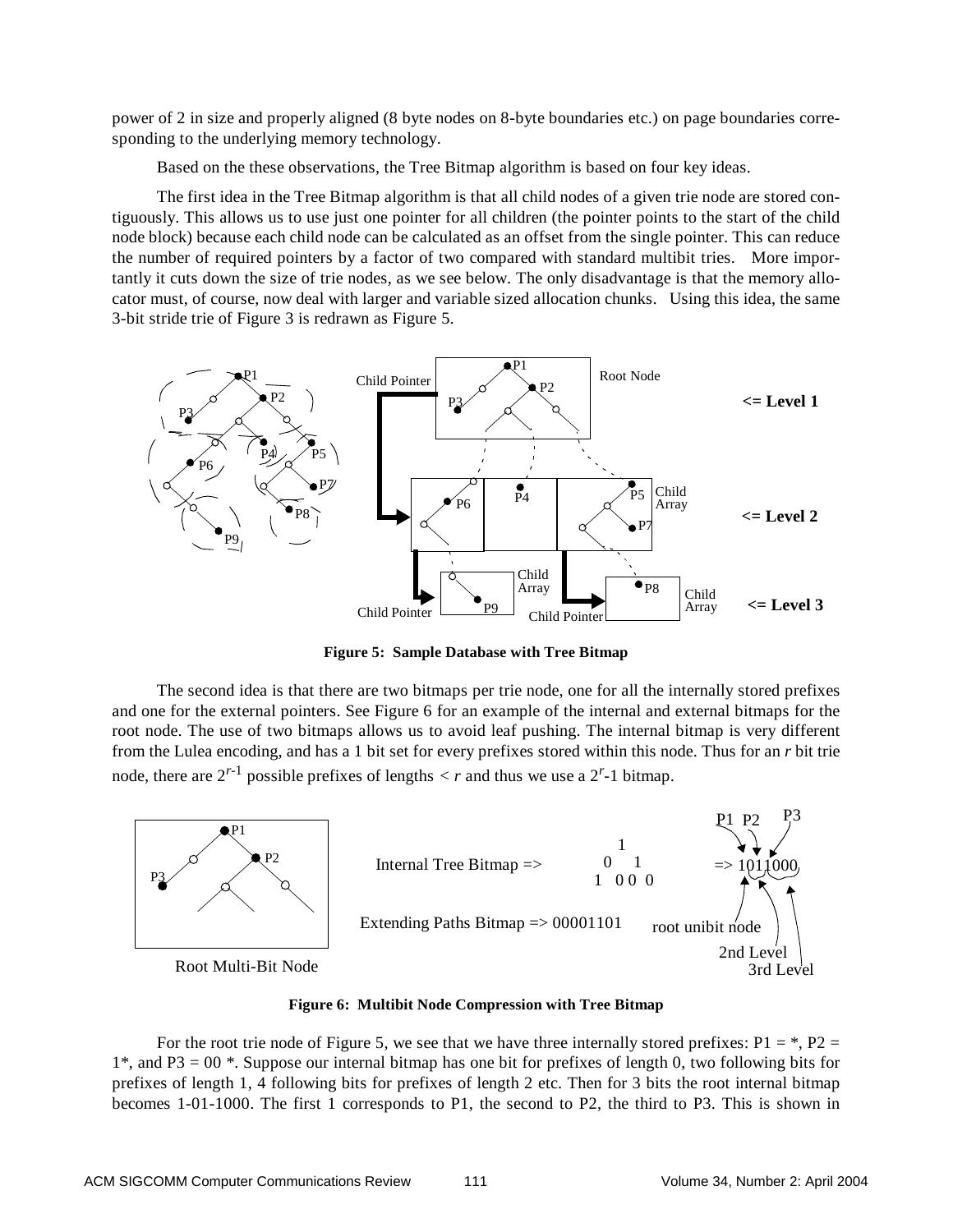#### Figure 6.

The external bitmap contains a bit for all possible  $2<sup>r</sup>$  child pointers. Thus in Figure 5, we have 8 possible leaves of the 3 bit subtrie. Only the fifth, sixth, and eight leaves have pointers to children. Thus the extending paths (or external) bitmap shown in Figure 6 is 00011001 As in the case of Lulea, we need to handle the case where the original pointer position contains a pointer and a stored prefix (e.g., location 111 which corresponds to P5 and also needs a pointer to prefixes like P7 and P8. The trick we use is to push all length 3 prefixes to be stored along with the zero length prefixes in the next node down. For example, in Figure 5, we push P5 to be in the right most trie node in Level 2. In the case of P4 (which was stored in the root subtrie in the expanded trie of Figure 4a) we actually have to create a trie node just to store this single zero length prefix.

The third idea is to keep the trie nodes as small as possible to reduce the required memory access size for a given stride. Thus a a trie node is of fixed size and only contains an external pointer bitmap, an internal next hop info bitmap, and a single pointer to the block of child nodes. But what about the next hop information associated with any stored prefixes?

The trick is to store the next hops associated with the internal prefixes stored within each trie node in a *separate* array associated with this trie node. For memory allocation purposes result arrays are normally an even multiple of the common node size (e.g. with 16-bit next hop pointers, and 8-byte nodes, one result node is needed for up to 4 next hop pointers, two result nodes are needed for up to 8, etc.) Putting next hop pointers in a separate result array potentially requires two memory accesses per trie node (one for the trie node and one to fetch the result node for stored prefixes). However, we use a simple lazy strategy to not access the result nodes till the search terminates. We then access the result node corresponding to the last trie node encountered in the path that contained a valid prefix. This adds only a single memory reference at the end besides the one memory reference required per trie node...



**Figure 7: Memory Map of Example Tree**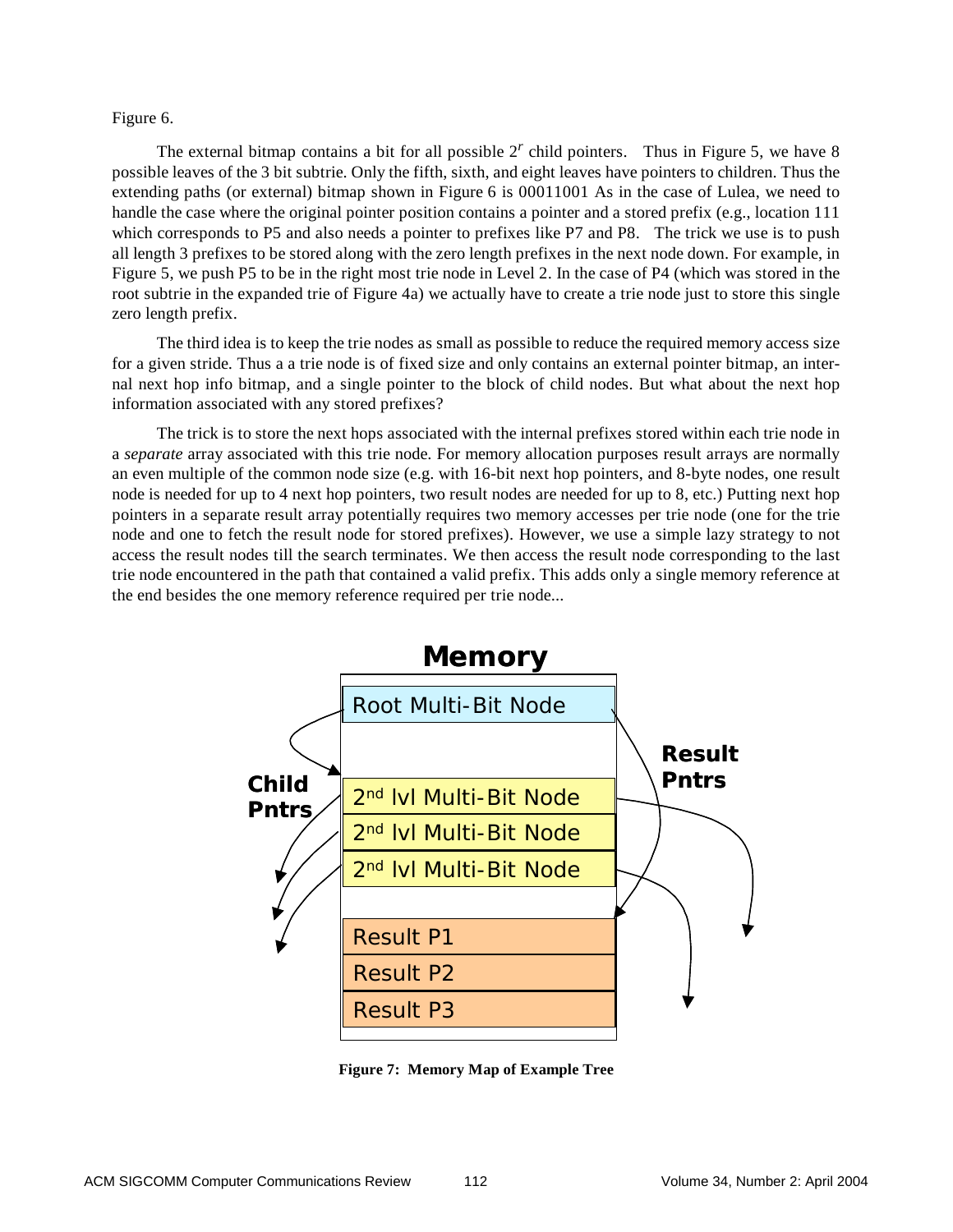The search algorithm is now quite simple. We start with the root node and use the first bits of the destination address (corresponding to the stride of the root node, 3 in our example) to index into the external bitmap at the root node at say position P. If we get a 1 in this position there is a valid child pointer. We count the number of 1s to the left of this 1 (including this 1) as say I. Since we know the pointer to the start position of the child block (say H) and the size of each trie node (say S), we can easily compute the pointer to the child node as  $H + (I * S)$ .

Before we move on to the child, we also check the internal bitmap to see if there is a stored prefix corresponding to position P. This requires a completely different calculation from the Lulea style bit calculation. To do so, we can imagine that we successively remove bits of P starting from the right and index into the corresponding position of the internal bitmap looking for the first 1 encountered. For example, suppose P is 101 and we are using a 3 bit stride at the root node bitmap of Figure 6. We first remove the rightmost bit, which results in the prefix 10\*. Since 10\* corresponds to the sixth bit position in the internal bitmap, we check if there is a 1 in that position (there is not in Figure 6). If not, we need to remove the rightmost two bits (resulting in the prefix 1\*). Since 1\* corresponds to the third position in the internal bitmap, we check for a 1 there. In the example of Figure 6, there is a 1 in this position due to P1, so our search ends. (If we did not find a 1, however, we simply remove the first 3 bits and search for the entry corresponding to \* in the first entry of the internal bitmap which would match P1.).

This search algorithm appears to require a number of iterations proportional to the logarithm of the internal bitmap length. However, in hardware for bitmaps of up to 512 bits or so, this is just a matter of simple combinational logic (which intuitively does all iterations in parallel and uses a priority encoder to return the longest matching stored prefix). In software this can be implemented using table lookup. (A further trick using a stored bit in the children further avoids doing this processing more than once for software; see software reference implementation in Section 6.) Thus while this processing appears more complex than the Lulea bitmap processing it is actually not an issue in practice.

Once we know we have a matching stored prefix within a trie node, we do not immediately retrieve the corresponding next hop info from the result node associated with the trie node. We only count the number of bits before the prefix position (more combinational logic!) to indicate its position in the result array. Accessing the result array would take an extra memory reference per trie node. Instead, we move to the child node while remembering the stored prefix position and the corresponding parent trie node. The intent is to remember the last trie node T in the search path that contained a stored prefix, and the corresponding prefix position. When the search terminates (because we encounter a trie node with a 0 set in the corresponding position of the external bitmap), we have to make one more memory access. We simply access the result array corresponding to T at the position we have already computed to read off the next hop info.

Figure 8 gives pseudocode for full tree bitmap search. It assumes a function treeFunction that can find the position of the longest matching prefix, if any, within a given node by consulting the internal bitmap (see description above). "LongestMatch" keeps track of a pointer to the longest match seen so far. The loop terminates when there is no child pointer (i.e., no bit set in External bitmap of a node) upon which we still have to do our lazy access of the result node pointed to by LongestMatch to get the final next hop. We assume that the address being searched is already broken into strides and stride[i] contains the bits corresponding to the i'th stride.

So far we have implicitly assumed that processing a trie node takes one memory access. This can be done if the size of a trie node corresponds to the memory burst size (in hardware) or the cache line size (in software). That is why we have tried to reduce the trie node sizes as much as possible in order to limit the number of bits accessed for a given stride length. In what follows, we describe some optimizations that reduce the trie node size even further.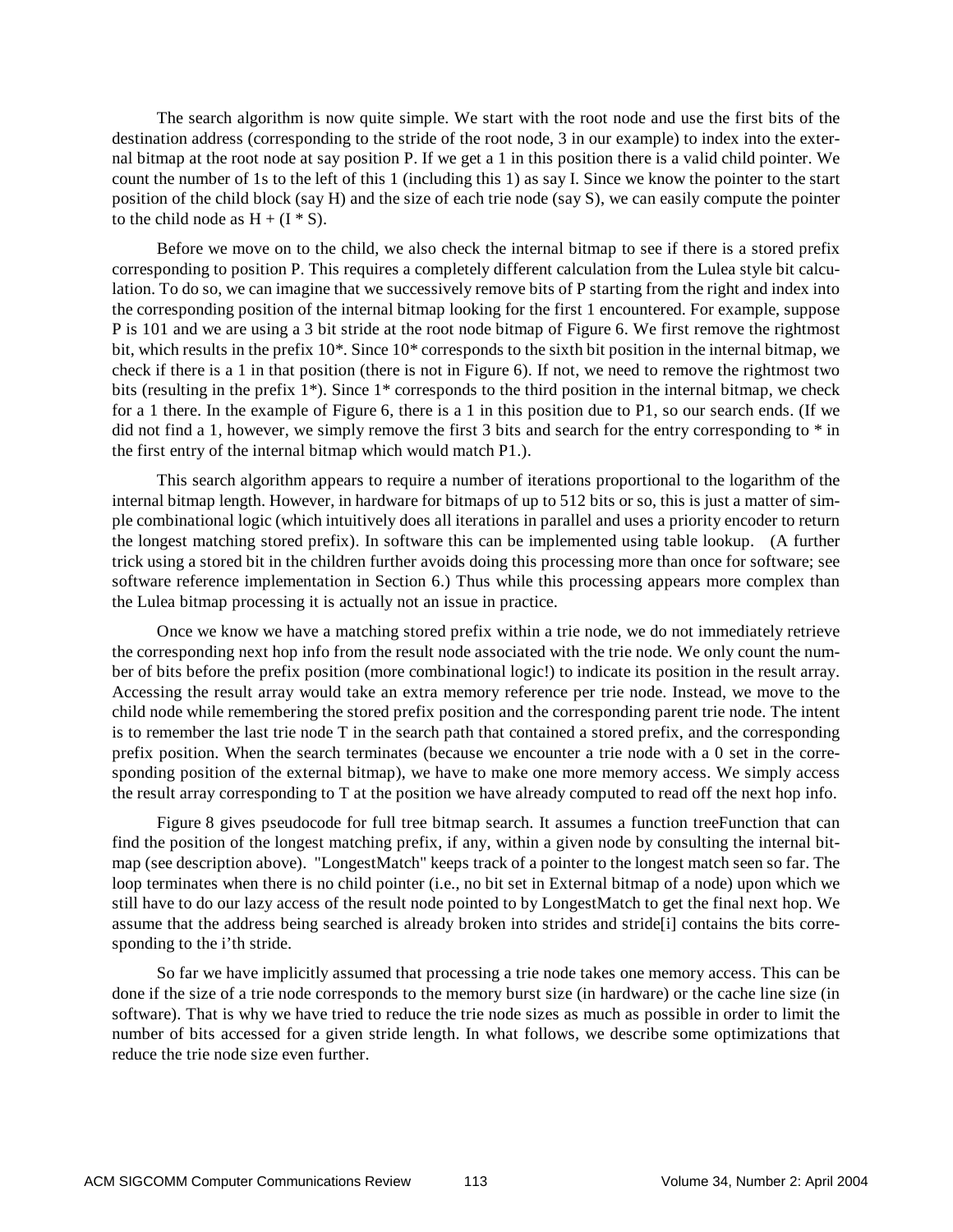| 1.             | node:= root; (* node is the current trie node being examined; so we start with root as the first trie node *) |
|----------------|---------------------------------------------------------------------------------------------------------------|
| 2              | i:= 1; (* i is the index into the stride array; so we start with the first stride *)                          |
| 3              | do forever                                                                                                    |
| $\overline{4}$ | if (treeFunction(node.internalBitmap,stride[i]) is not equal to null) then                                    |
| 5              | (* there is a longest matching prefix, update pointer *)                                                      |
| 6              | $Longest Match: = node. ResultsPointer + CountOnes(node.internalBitmap,$                                      |
| 7              | treeFunction(node.internalBitmap, stride[i]));                                                                |
| 8              | if (external Bitmap [stride [i] = 0) then (* no extending path through this trie node for this search *)      |
| 9              | NextHop:= Result[LongestMatch]; (* lazy access of longest match pointer to get next hop pointer *)            |
| 10             | break: (* terminate search)                                                                                   |
| -11            | else (* there is an extending path, move to child node *)                                                     |
| 12             | $node := nodechildPointer + CountOnes(node. externalBitmap, stride[i];$                                       |
| 13             | $i=i+1$ ; (* move on to next stride *)                                                                        |
| 14             | end do:                                                                                                       |

**Figure 8: Tree Bitmap Search Algorithm for Destination Address whose bits are in an array called** stride

## **5 Optimizations**

This section presentations optimizations for increased performance, improved memory density, or for controlling the size of nodes.

For a stride of 8, the data structure for the core algorithm would require 255 bits for the Internal Bitmap, 256 bits for the External Bitmap, 20 bits for a pointer to children, 20 bits for a result pointer which is 551. Thus the next larger power of 2 node size is 1024 bits or 128-bytes. From our table in Section 2.3. we can see that for some technologies this would require several memory interfaces and so drive up the cost and pin count. Thus we seek optimizations that can reduce the size of nodes.

### **5.1 Initial Array Optimization**

Almost every IP lookup algorithm can be speeded up by using an initial array (e.g., [6],[14],[19],[20]). Array sizes of 13 bits or higher could, however, have poor update times. A example of initial array usage would be an implementation that uses a stride of 4, and an initial array of 8-bits. Then the first 8-bits of the destination IP address would be used to index into a 256 entry array. Each entry is a dedicated node possibly 8-bytes in size which results in a dedicated initial array of 2k bytes. This is a reasonable price in bytes to pay for the savings in memory accesses. In a hardware implementation, this initial array can be placed in on chip memory.

### **5.2 End Node Optimization**

We have already seen an irritating feature of the basic algorithm in Figure 5. Prefixes like P4 will require a separate trie node to be created (with bitmaps that are almost completely unused). Let us call such nodes as "null nodes". While this cannot be avoided in general, it can be mitigated by picking strides carefully. In a special case, we can also avoid this waste completely. Suppose we have a trie node that only has external pointers that point to "null nodes". Consider Figure 9 as an example that has only one child which is a "null node". In that case, we can simply make a special type of trie node called an endnode (the type of node can be encoded with a single extra bit per node) in which the external bitmap is eliminated and substituted with an internal bitmap of twice the length. The endnode now has room in its internal bitmap to indicate prefixes that were previously stored in "null nodes". The "null nodes" can then be eliminated and we store the prefixes corresponding to the null node in the endnode itself. Thus in Figure 9, P8 is moved up to be stored in the upper trie node which has been modified to be an endnode with a larger bitmap. In addi-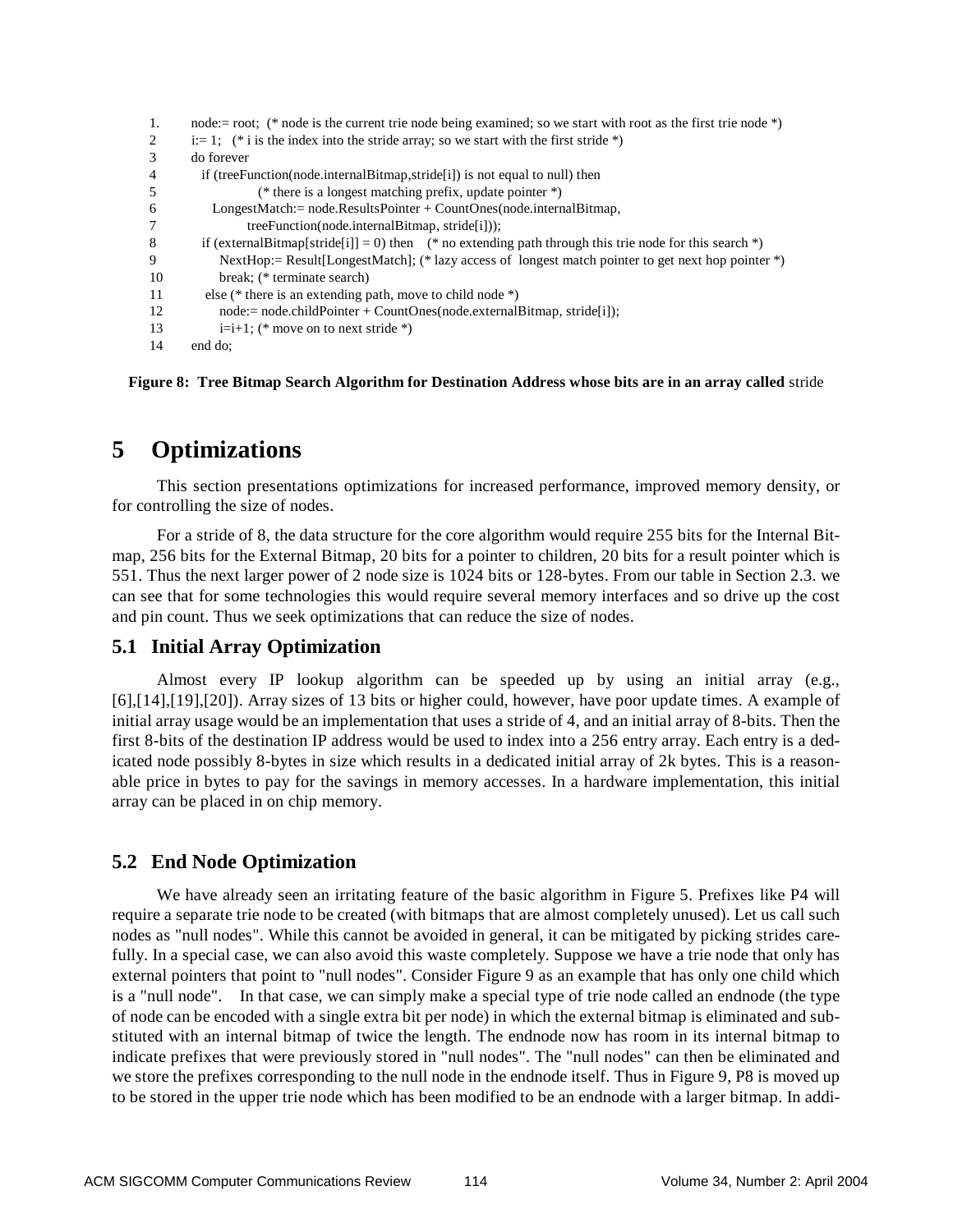

**Figure 9: End Node Optimization**

tion to modest memory savings (see [24] for more details of savings in common databases) another advantage of end node optimization is that for a given number of memory accesses an extra bit is added to the length of the search since the bottom of the tree will all be end nodes (since there is no extending paths).

### **5.3 Split Tree Bitmaps**

Keeping the stride constant, one method of reducing the size of each random access is to split the internal and external bitmaps into separate nodes (separate memory accesses). This is done by placing only the external bitmap in each "Trie" node and the internal bitmap in a new "Internal Node". If there is no separation of levels of the tree into separate banks/channels of memory, the children and the internal nodes from the same parent trie node can be placed contiguously in memory. If memory is segmented into banks/channels, it is a bad design to have the internal nodes scattered one option is to have the trie node point at the internal node, and the internal node point at the results array. Or the trie node can have three pointers to the child array, the internal node, and to the results array. Figure 10 shows both options for pointing to the results array and implementing split tree bitmap..



**Figure 10: Split Tree Bitmap Optimization** 

To make this optimization work, each child must have a bit indicating if the parent node contains a prefix that is a longest match so far. If there was a prefix in the path, the lookup engine records the location of the internal node (calculated from the data structure of the last node) as containing the longest matching prefix thus far. Then when the search terminates, we first have to access the corresponding internal node and then the results node corresponding to the internal node. Notice that the core algorithm accesses the next hop information lazily; the split tree algorithm accesses even the internal bitmap lazily. What makes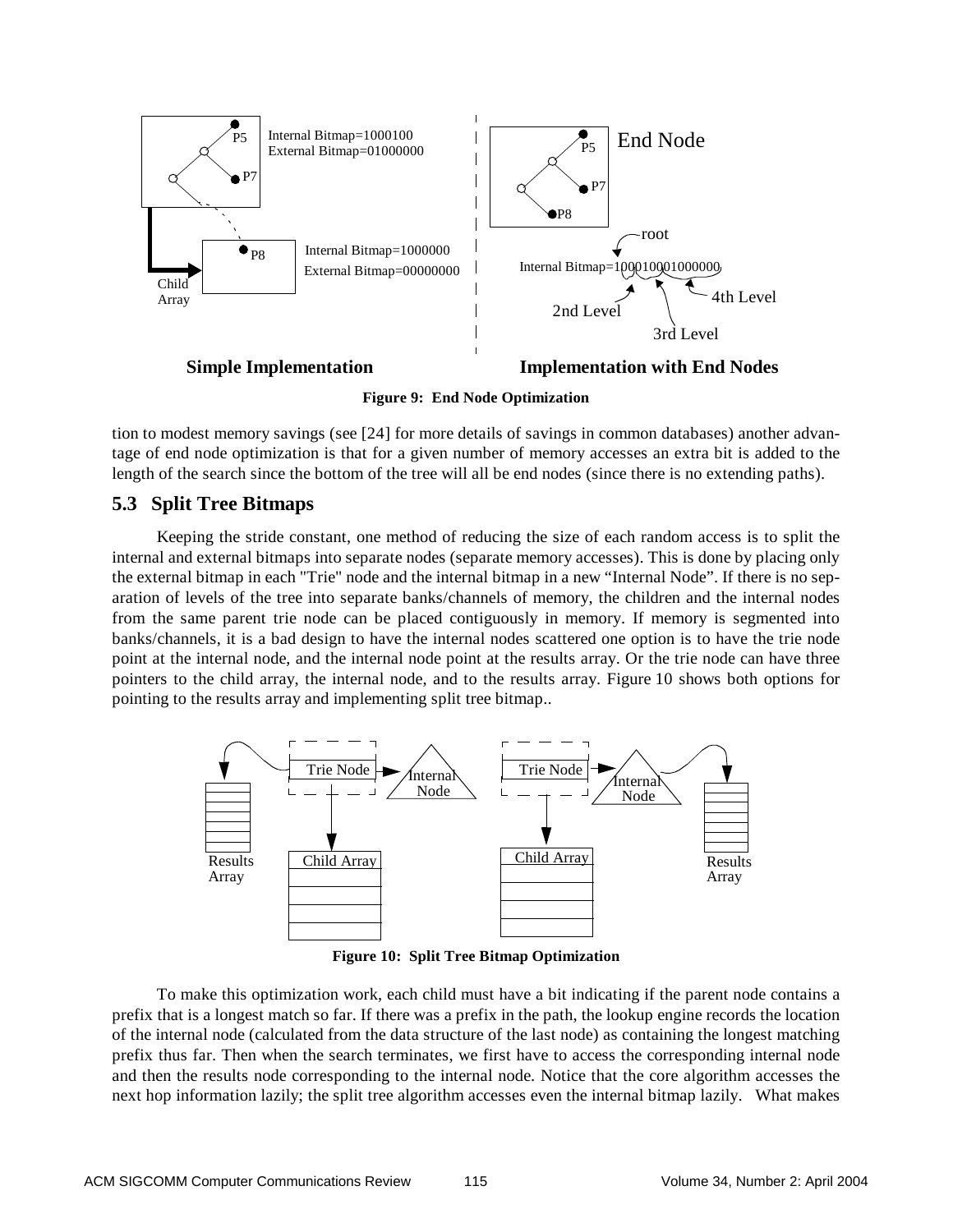this work is that any time a prefix P is stored in a node X, all children of X that match P can store a bit saying that the parent has a stored prefix. The software reference implementation uses this optimization to save internal bitmap processing; the hardware implementations use it only to reduce the access width size (because bitmap processing is not an issue in hardware).

A nice benefit of split tree bitmaps is that if a node contained only paths and no internal prefixes, a null internal node pointer can be used and no space will be wasted on the internal bitmap. For the simple tree bitmap scheme with an initial stride of 8 and a further stride of 4, 50% of the 2971 trie nodes in the Mae-East database do not have an internally terminating prefixes.

### **5.4 Segmented Bitmaps**

After splitting the internal and external bitmaps into separate nodes, the size of the nodes may still be too large for the optimal burst size (see 2.3). The next step for reducing the node sizes is to segment the multi-bit trie represented by a multi-bit node. The goal behind segmented bitmaps is to maintain the desired stride, keep the storage space per node constant, but reduce the fetch size per node. The simplest case of segmented bitmaps is shown in Figure 11 with a total initial stride of 3. The subtrie corresponding to the trie node is split into its 2 child subtries, and the initial root node duplicated in both child subtries. Notice that the bitmaps for each child subtrie is half the length (with one more bit for the duplicated root). Each child subtrie is also given a separate child pointer as well as a bitmap and is stored. as a separate "segment". Thus each trie node contains two contiguously stored segments.



**Figure 11: Segmented Tree Bitmap**

Because each segment of a trie node has its pointers, the children and result pointers of other segmented nodes are independent. While the segments are stored contiguously, we can use the high order bits of the bits that would normally have been used to access the trie node to access only the required segment. Thus we need to roughly access only half the bitmap size. For example, using 8 bit strides, this could reduce the bitmap accessed from 256 bits to 128 bits.

When this simple approach is extended to multiple segmentations, the complexity introduced by the segmented bitmap optimization is that if  $k$  is the initial stride, and  $2^{j}$  is the number of final segmented nodes, the internal prefixes for the top *k-j* rows of prefixes are shared across multiple segmented nodes. The simplest answer is to simply do controlled prefix expansion and push down to each segmented node the longest matching result from the top *k-j* rows.

### **5.5 CAM Nodes**

Empirical results show that a significant number of multi-bit nodes have only a few internal prefixes. A common occurrence is a multi-bit trie node with no extending bits set, and only a single bit set in the internal bitmap. In these cases the space normally occupied by internal bitmaps and a pointer to a results arrays can be replaced by a simple CAM type entry that has match bits, match length, and next hop pointers. The gain is that the next hop pointers are in the CAM nodes and not in a separate results array taking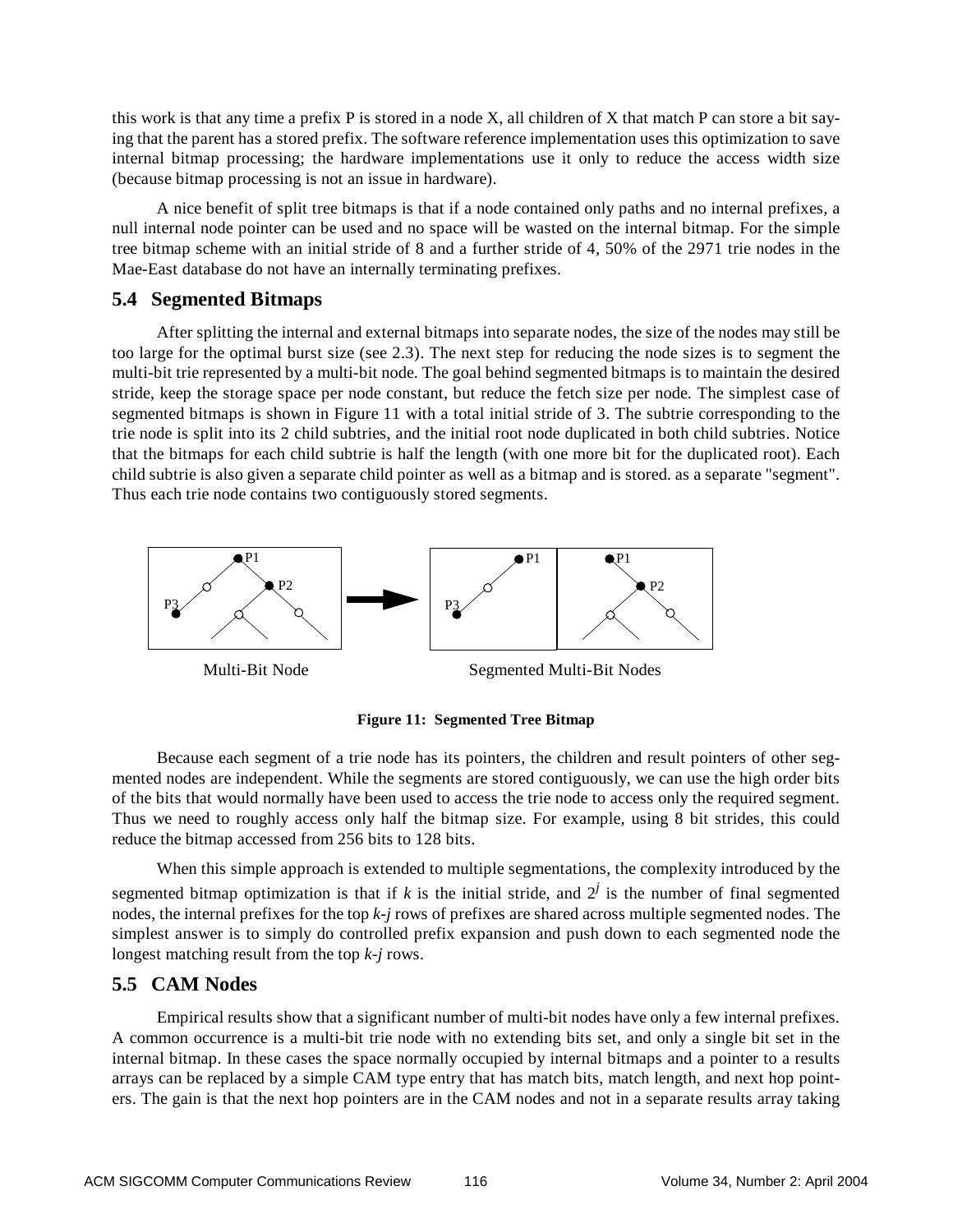up additional space. Even single entry CAM nodes (as opposed to packing multiple cam entries in a single node) was found to typically result in over half of the next hop pointers moving from results arrays, to inside CAM end nodes. There are quickly diminishing returns as more then 1 cam entry is packed per node.

## **6 Software Reference Design**

Although, the main benefit of our algorithm is its considerable flexibility, performance, and scalability in terms of hardware implementation, we note here that our software reference implementation of the Tree Bitmap algorithm actually works quite well. Earlier tests with databases around 5 years ago [23], showed that Tree BitMap outperformed other state-of-the-art IP address lookup algorithms in some dimension of interest: these include lookup speed, or insertion/deletion speed, and total size.

Given that hardware is the main focus of this paper, we will limit ourselves in this section to show that the software implementation of the algorithm is very simple. Efficient software algorithms for lookups can be important both for low end router platforms, as well as for control plane software that has to maintain large databases with associative data independent of a packet processor such as described in Section 2.1. By unifying on a Tree Bitmap in both control plane and dataplane the ability to do synchronized incremental updates can be very important in achieving high update rates. High update rates for both control and data plane forwarding tables is useful in relation to fast restart/boot-up scenarios, certain IP/MPLS tunnel movement scenarios, as well as for fast routing table convergence.

For software, we chose a stride of 4; by keeping this small, we are able to fit the entire node into 8 bytes, which is the size of an internal cache line on many processors. Also, with a small stride, the bitmaps are small: the internal tree bitmap is 15 bits, and the external paths bitmap is 16 bits. With such small bitmaps, we can use a byte lookup table to efficiently compute the number of set bits in a bitmap. We also eliminate the pointer to a results array by allocating children nodes as well as the results in a contiguous buffer, so that only a single pointer can be used to access both arrays with children to the right and results to the left (so the number of entries for either array can still be variable), Thus either array can be accessed directly by adding or subtracting relative to the single point, and without having to know the total number of entries in the other array.

We also add a "parent\_has\_match" bit to each node. This bit allows us to avoid searching for a matching prefix in all but two of the internal bitmaps of encountered node. During trie traversal we use this bit to determine the last node that had such a valid prefix and lazily search the prefix bitmap of that node after the search terminates. Our reference implementation uses an initial 8K entry lookup table and a 4 bit stride to create a 13,4,4,4,4,3 trie. Since there is a large concentration of prefixes at lengths 16 and 24, we ensure that for the vast majority of prefixes the end bits line up at the bottom of a trie node, with less wasted space.

This explains the 13,4,4,... ordering: 13+4 is 17, which means the 16 bit prefixes will line up on the lowest level of the tree bitmap in the nodes retrieved from the initial table lookup. Similarly,  $13+4+4+4$  is 25, so once again the pole at 24 will line up with the lowest level of the tree\_bitmap in the third level nodes of the trie.

More details of early experimental comparisons with other software schemes can be found in [23].

## **7 Hardware Reference Design**

In this section we investigate the design of a hardware lookup engine based on the Tree Bitmap algorithm at a level below what was presented in the router model of Section 2.1. We first present a simple modification that allows the storage needs of our trie scheme to be deterministically bounded.

### **7.1 Skip Nodes and Worst case Table Size Bounds**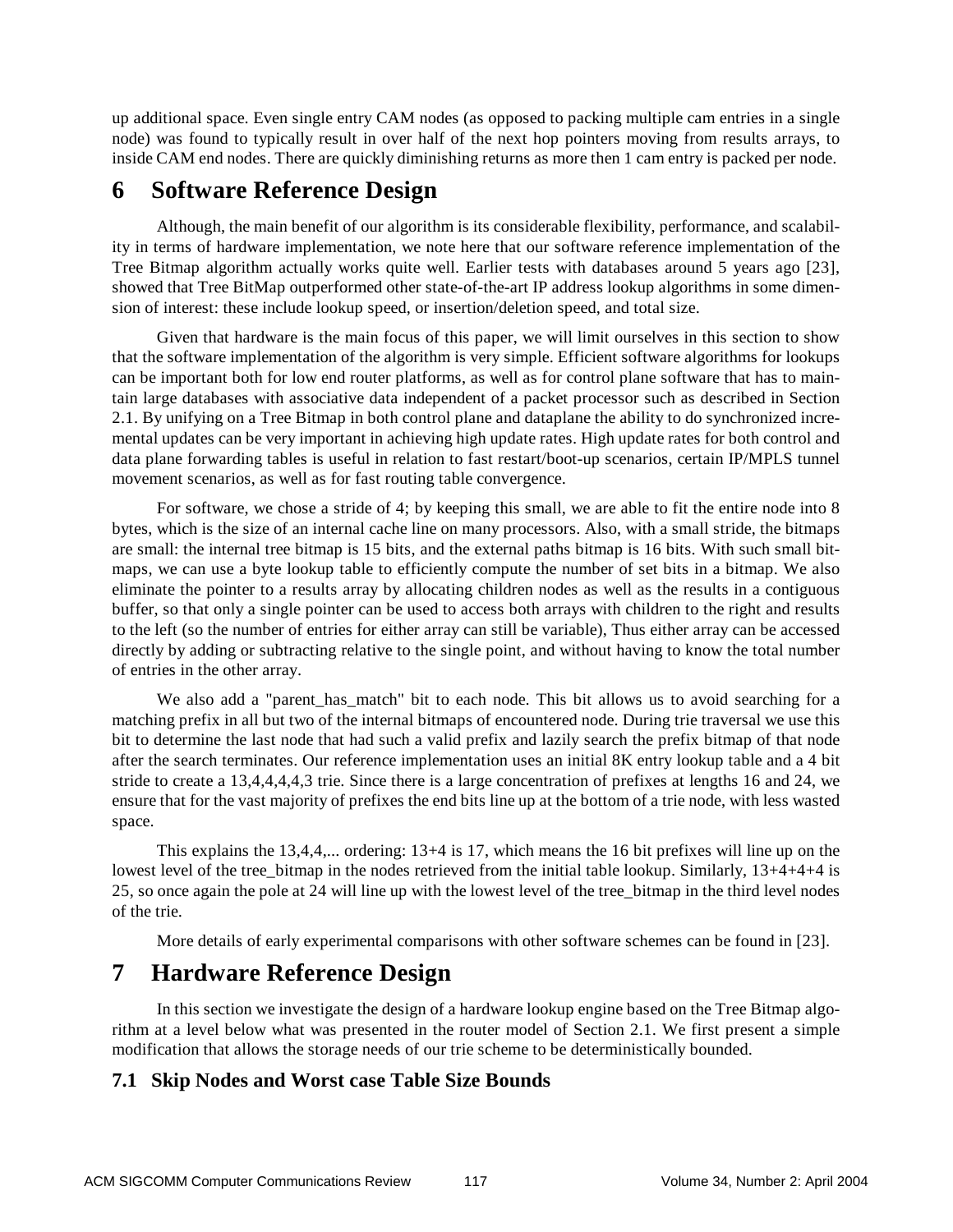A desire by many commercial router customers is to get some sort of guarantee about the number of prefixes that can be supported with a given amount of memory. This is one area that hardware CAMs have an advantage over algorithmic solutions to IP lookups [15]. To reduce the upper bounds on maximum table size, we notice for the worst case bound to occur, each path (below the point were we assume every node exists) will be a long non-branching, prefixless path that terminates at the maximum address length.

A simple optimization to counter this worst case analysis is the introduction of a new type of node, the skip node. There are two types of skip nodes possible: path skip nodes (that simply compress long nonbranching, prefixless paths but that point at a child that branches or that contains a prefix and continues), and end skip nodes (that compress long non-branching, prefixless paths that terminate with a single prefix). Path skip nodes contain a skip length to enable the skipping of multiple levels, match bits which indicate if the skip is appropriate or if the search should terminate with the longest match thus far, and a pointer to a single child node.

Using both path skip nodes, and end skip nodes, the result is that in the worst case the multi-bit tree has a similar property to binary trees. Every node will have either have an internal prefix (with zero or more extending paths), or at least two children (with possibly no internal prefixes). With these properties, we can state that the worst case bound is that the number of nodes will always be at most 2n (not counting the results arrays). So if node sizes are 8-bytes, the worst case bounds table size is 16-bytes per prefix.

Skip nodes do not result in much savings in practice for the Tree Bitmap scheme with an initial array for any of the current databases. The reason is that there are relatively few long non-branching, prefixless paths. We expect that IPv6 databases as well as VPN deaggregation will benefit significantly from skip nodes in practice.

### **7.2 Reference HW Lookup Engine**

For our main hardware reference design, we tailor the Tree Bitmap algorithm towards an implementation set within Section 2.1 that can use up to four RLDRAM2 channels (so from Figure 1, m=3). This design is targeted to support up to 25 million worst case lookups per second. Therefore the physical parameters are 4 channels of 36 data bits each (2-bits of each channel used for ECC error detection/correction, so each channel is effectively 32-bits), 800Mb/s per pin, and on-chip memory available for the root of the tree. A burst length of 4 is used so each node is 16 bytes. For the purposes of this reference engine, each channel of memory has 4 copies of it's data stored in that channel in different banks so that random access time for any 16-byte node in a channel is 5ns (or 200M access per second). To avoid replication within a channel, care can be taken to map levels of the tree to different banks. Note that it is not intended there is any replication of state between channels.

With 4 channels the maximum access rate is 800M 16-byte nodes per second (note that there is refresh of the DRAM required and update memory bandwidth for maintenance of the tables but these are a relatively small (<2%) percentage of total bandwidth and ignored here). The algorithm parameters are: 6 bit stride, a 12-bit initial stride (in on-chip sram), CAM optimization for end nodes and internal nodes, skip nodes, and the split tree bitmap optimization.

The trie data structure used is shown below, but the data structures of the other node types are not presented due to space constraints. It is important to note that all addressing is done relative to the node size of 128-bits. Since the child address is relative to 16 byte nodes, this data structure can address 4GB of physical memory across the 4 channels.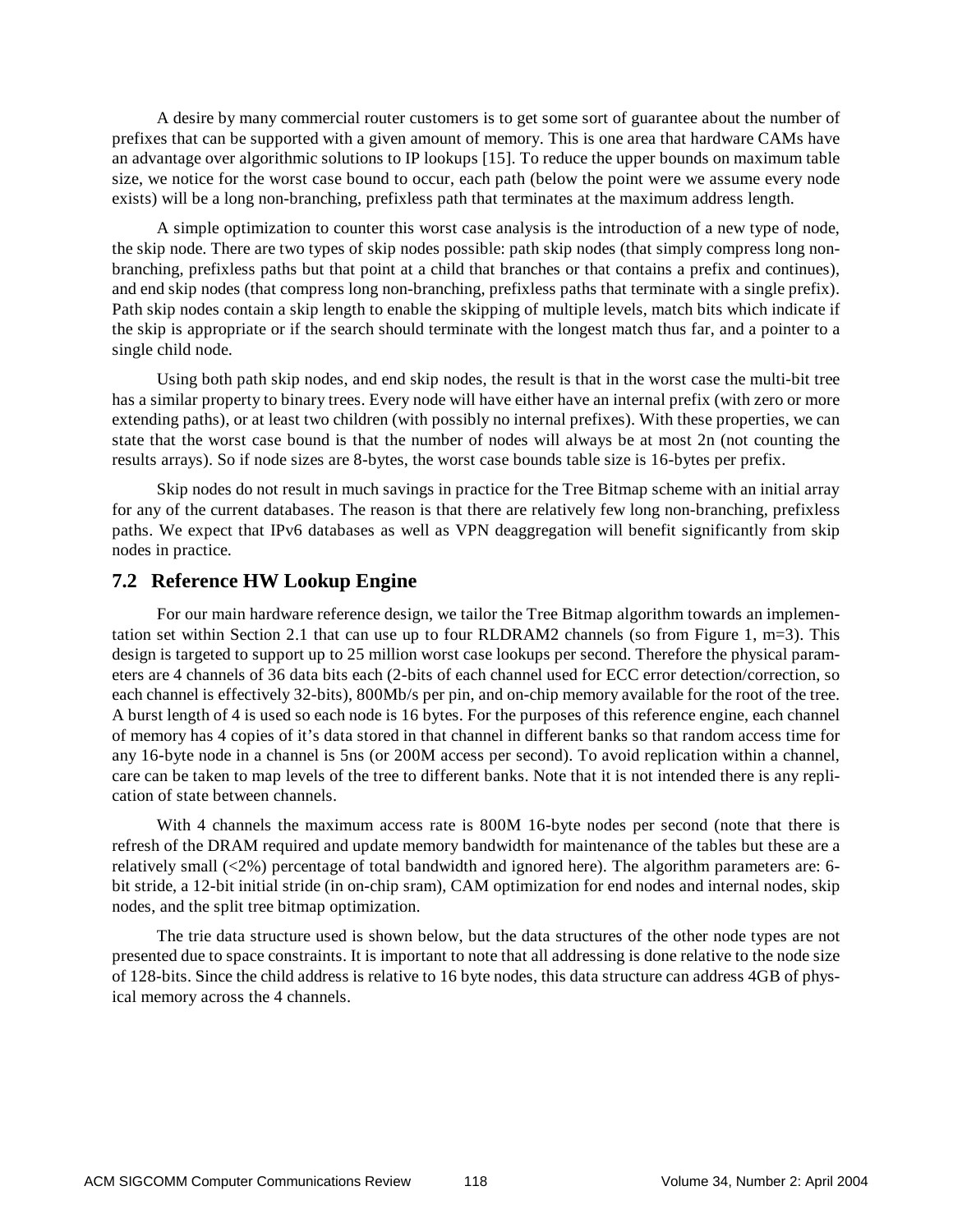```
1. struct trie_node {
2. extending Bitmap : 64; /* Simply the 16-bit bitmap for the extending paths */
3. child address : 28; /* Pointer to children node array \frac{*}{ }4. parent_has_match : 1; /* a 1 indicates the parent has a match
5. type : 1; /* type=1 means trie node, 0 indicates an'other' type */6. is internal node : 1; /* A 1 indicates there are internal prefixes */7. reserved : 33; /* in a commercial implementation there are other features these bits would be used for */
8. }
```
Figure 12a shows the basic 36-bit trie for IPv4 lookups (4-bit table type + 32-bits v4 address) broken down for this reference design. The first 12 address bits are simply used to index into an initial array. The initial array is a separate dedicated memory that contains 4k entries. Each initial array entry contains a standard 128-bit node which can either be an empty node, trie node, or an end node. Figure 12b shows the parent-child relationship with the internal bitmap for each trie node stored at the end of the children node array.



**Figure 12: Algorithm Organization and Implementation**

Since the parent trie node contains a bitmap of the children, and an indication of whether there exists an internal node (is\_internal\_node), the address of the internal node can be calculated. The result of the search (stored in result array) is assumed to be a 16 Byte leaf with associative data. For a given prefix width, the worst case performance is for the scenario where the entire length of the search key is consumed (so the number of access is  $\left[\frac{width - 12}{} \right]$  and the last access is an end-node which does not have a prefix for the search, so a fetch of an internal bitmap is needed (based on parent\_has\_match flag) and finally a fetch of the result.  $\frac{w^2}{6}$ 

Therefore, with j accesses to external memory the worst-case search length is  $12+6*(i-2)$ . Table 5 below shows for 2 packet performance rates (12 and 25 MPPS), the search key lengths that can be handled by devoting 25%, 50%, and 100% of the DRAM bandwidth available to the lookup application. There are separate rows for 1 and 2 lookups per packet (2 lookups would be used to support the reverse path forwarding check). An important note is that with 200 MAccesses per second (25% of available DRAM bandwidth out of the 4 channels from our example), the VPN deaggregation case of Table 3 can be handled (without an RPF check).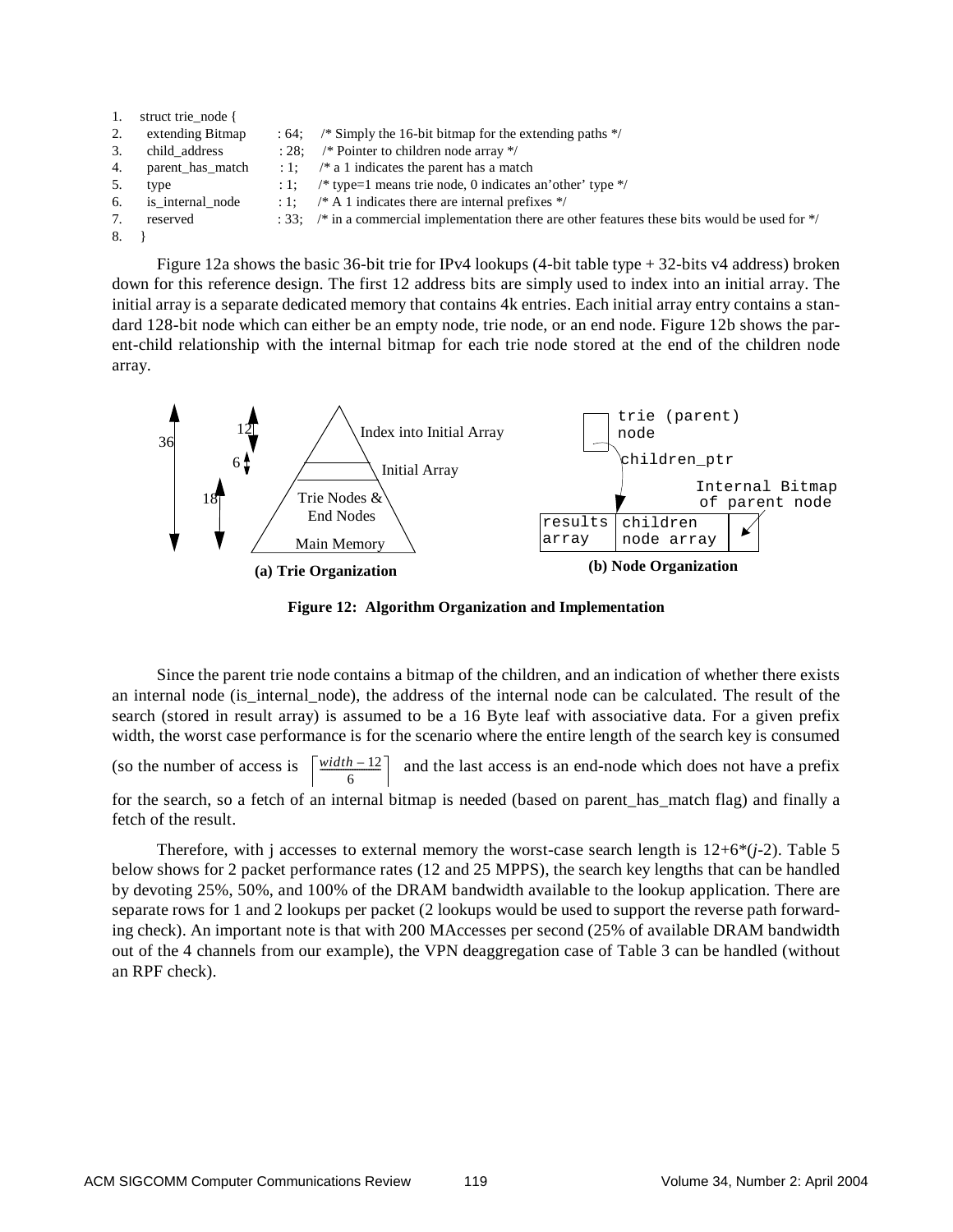|             | ∣# Lookups Per |     |                                              |     |
|-------------|----------------|-----|----------------------------------------------|-----|
| <b>MPPS</b> | Packet         |     | 200M Access/s400M Access/Sec 800M Access/Sec |     |
| 12          |                | 105 | 207                                          | 405 |
| 12          |                | 57  | 105                                          | 207 |
| 25          |                | 57  | 105                                          | 201 |
| 25          |                | 33  | 57                                           | 105 |

| Table 5: Lookup Engine Search Lengths (worst case) |  |  |  |  |
|----------------------------------------------------|--|--|--|--|
|----------------------------------------------------|--|--|--|--|

Table 6 shows the empirical results for the mapping of real databases to the reference design. This table shows a break down for each database of how many instances of each type of node. Note these numbers do not include a leaf (result) with associative data (which for the Mae-East/West databases is actually more bytes per prefix of storage then for the search structures). Additionally, Table 6 has a row for the density of one million prefixes of random address of length 36-bits (4-bits of fixed table type).

| Database                | No. of prefixes in<br>database | Total #<br><b>Nodes</b> | <b>Total Size</b><br>(Kbytes) | <b>Bytes</b><br>per<br>Prefix |
|-------------------------|--------------------------------|-------------------------|-------------------------------|-------------------------------|
| Mae-East                | 40,902                         | 28216                   | 452                           | 11                            |
| Mae-West                | 19,229                         | 15429                   | 247                           | 13                            |
| <b>Random Generated</b> | 1,000,000                      | 1,450,000               | 23,200                        | 23                            |

**Table 6: Reference Design Empirical Size Results**

With skip nodes (path compression) additional experiments have shown modest degradation of density as the search key gets longer for IPv6 or VPNs. Based on the empirical data above, a very rough "marketing" summary of the density of our reference engine might be to average the "Bytes per prefix" of the 3 experiments above (so about 16B per prefix of search structures), add another 16B for the leafs of each prefix, and multiply by 4 (due to the brute force table replication used in this reference design).

The result is a total of 128 Bytes of physical DRAM used per prefix. So to support a deployment requiring 10M prefixes (which would seemingly not be the common case) would require 1.6GB of DRAM; when that database size is not deployed the memory could be used for other features. While this amount of DRAM is possible it is still more then desired. Without replicating the table 4 times per channel (which requires more sophisticated memory management and layout), the requirement is 400MB. For 400MB, using 576Mbit DRAM components, a total of at least 7 DRAM components are required.

The design and design verification of a lookup engine similar to the hardware reference engine presented here required about 2 man years of effort (one year design effort and one year design verification effort). The area was only a few percent of the total die size of a proprietary packet processor design.

## **8 Conclusions**

We have described a new family of compressed trie data structures that have small memory requirements, fast lookup and update times, and is tunable over a wide range of architectures. While the earlier Lulea algorithm [5] is superficially similar to ours in that it uses multibit tries and bitmaps, our scheme is very different from Lulea. We use two bitmaps per trie node as opposed to one, we do not use leaf pushing which allows us to bound update times, we use a completely different encoding scheme for internal bitmaps which requires a more involved search algorithm than finding the first bit set, and we push prefixes that are multiples of stride lengths to be associated with the next node in the path, even if it means creating a new node.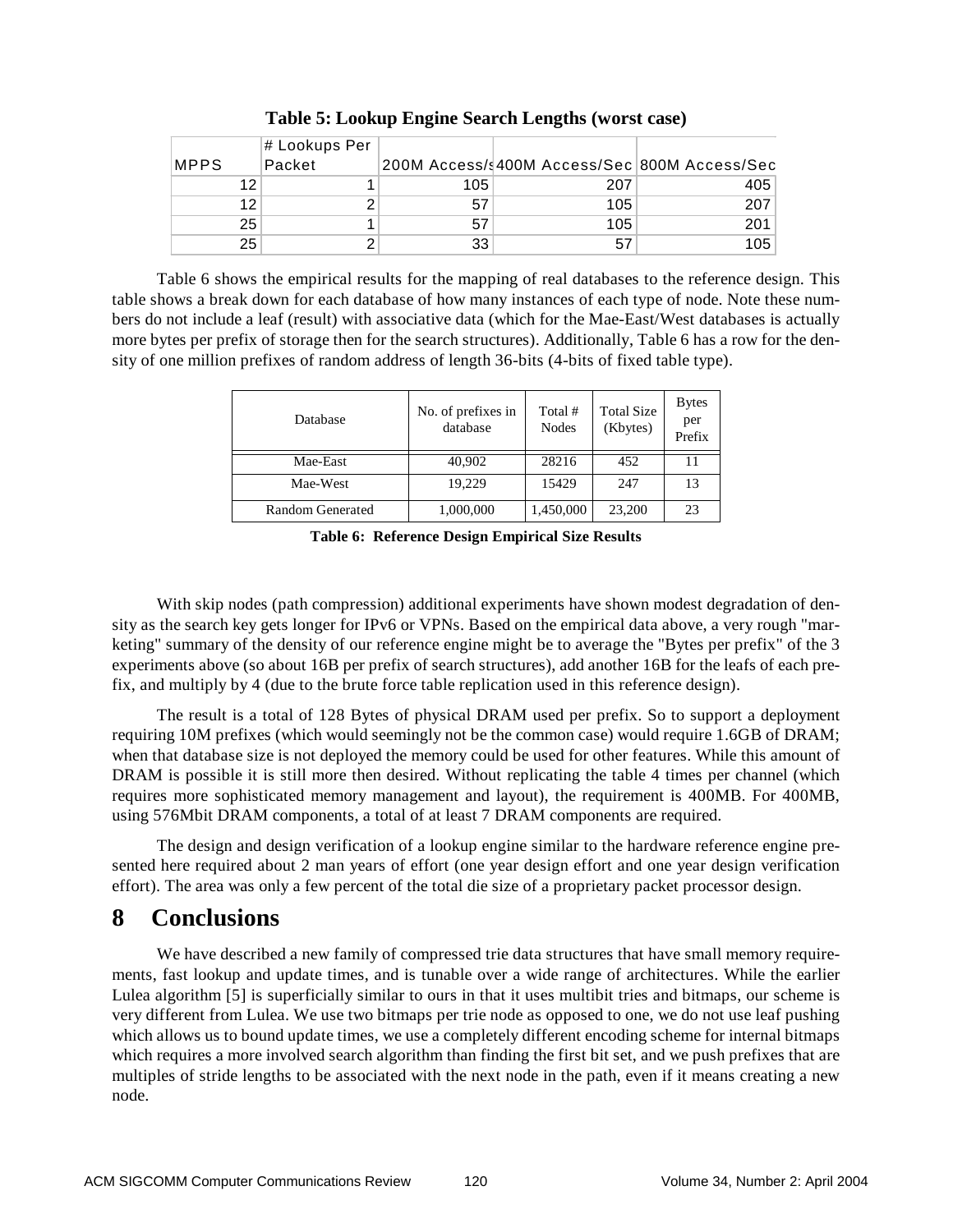To do the complete processing in one memory access per trie node (as opposed to the three memory accesses required by Lulea), we keep the trie node sizes small by separating out the next hop information into a separate results node that is accessed lazily at the end of the search. We also described several further optimizations including split tree bitmaps and segmented bitmaps to further reduce trie node size. None of these techniques appear in [5] or any earlier schemes.

We have also described a model for future router and memory architectures that together with the family of Tree Bitmap variants allows us to pick the required algorithm parameters for a given architecture. This model provides us with knowledge of the optimal burst size which in turn determines the stride size. Recall that for a particular set of optimizations, the stride size defines the bitmap size and hence the burst size. The model also directly indicates the degree of pipelining required for maximum memory bandwidth utilization. Using these trie algorithms and memory models, we described competitive software and hardware implementations. By using skip nodes, we also described how we could give deterministic guarantees not just for update and lookup times but also for worst case number of prefixes supported. Together, our algorithms provide a complete suite of solutions for the IP lookup problem across the spectrum of router requirements (from low to high end).

From the time it was first described in thesis form several years ago in [23] (in which considerable emphasis was placed on SRAM implementations both on-chip and off-chip), the original idea appears to have adapted gracefully to changes in memory technology (with the current emphasis on DRAM for cost) and the considerable increases in table size demands which we could not have foreseen (e.g., due to the popularity of VPNs). The fundamental algorithm ideas have, however, remained essentially the same. In this context, it appears that our original design goals of tunability and flexibility remain essential goals for any IP lookup algorithm when facing the future.

Finally, while CAM technology will continue to improve as continued attention is devoted to decreasing cost and power consumption, reports of the death of algorithmic solutions are greatly exaggerated, especially for cost-sensitive deployments with large table sizes.

## **9 References**

- [1] QDR SRAM consortia, http://www.qdrsram.com/
- [2] RLDRAM (Reduced Latency DRAM) consortia, www.rldram.com/
- [3] Networking FCRAM (Fast Cycle Ram), http://www.toshiba.com/taec/main/promo/fcram/
- [4] Artisan Components, Inc., http://www.artisan.com/
- [5] U. Black, S. Waters, SONET & T1: Architectures for Digital Transport Networks, Prentice Hall, 1997
- [6] M. Degermark, A. Brodnik, S. Carlsson, S. Pink, "Small Forwarding Tables for Fast Routing Lookups" Proc. ACM SIGCOMM `97, , Cannes (14 - 18 September 1997).
- [7] P. Gupta, S. Lin, N. McKeown, "Routing Lookups in Hardware at Memory Access Speeds," Proc. IEEE Infocom `98.
- [8] IEEE Draft P802.3z/D3.0 "Media Access Control (MAC) Paramaters, Physical Layer, Repeater and Management Paramters for 1000Mb/s operation", June 1997.
- [9] S. Keshav, R. Sharma, "Issues and Trends in Router Design", in IEEE Communications Magazine , May 1998.
- [10] V.P. Kumar, T.V. Lakshman, D. Stiliadis, "Beyond Best-Effort: Gigabit Routers for Tomorrow's Internet," in IEEE Communications Magazine , May 1998.
- [11] C. Labovitz, G. R. Malan, F. Jahanian. "Internet Routing Instability." Proc. ACM SIGCOMM `97, p. 115-126, Cannes, France.
- [12] B. Lampson, V. Srinivasan, G. Varghese, "IP Lookups using Multiway and Multicolumn Search," Proc. IEEE Infocom `98.